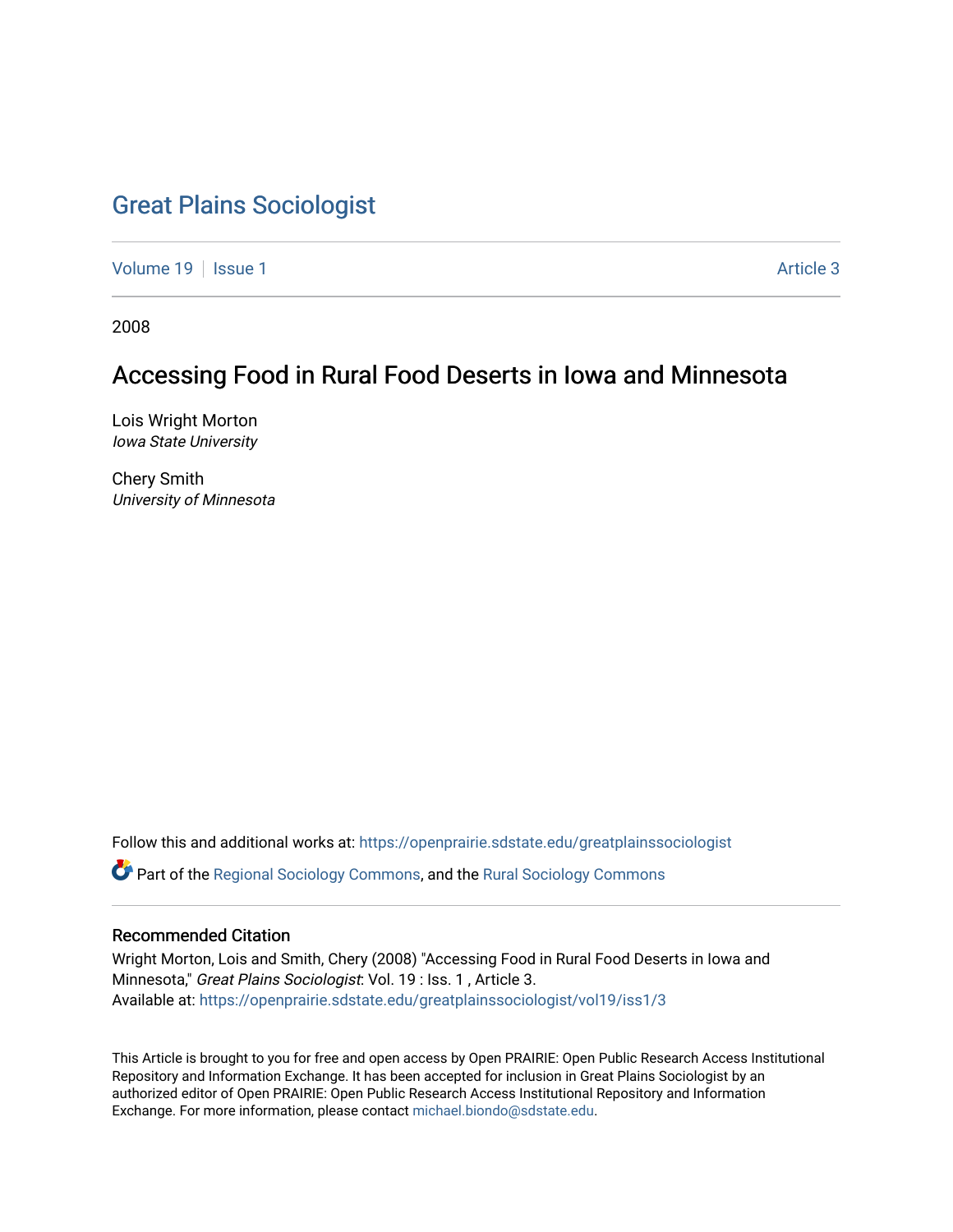# Accessing Food in Rural Food Deserts in Iowa and Minnesota



Lois Wright Morton<sup>®</sup> Chery Smith\*\*

Abstract The purpose of this research is to examine the food infrastructure (grocery stores and food safety net services) available to meet the food needs of people living in high poverty rural places. Random mail surveys (n=1,516), purposeful in-person surveys (n=665), and market basket food price surveys of 130 USDA Thrifty Food Plan items in 16 grocery stores in six rural counties in Iowa and Minnesota provide data for this analysis. We find that Iowa rural users of food safety net services are more likely to depend on others to get to the grocery store (5.6-6.2%) compared to similar population in Minnesota (3.1-3.5%). The general rural population is more likely to perceive local institutions are working together to solve food access problems than users of food safety net services. Minnesota average rural food prices are significantly higher than in rural Iowa grocery stores during similar time periods. Minnesota stores have significantly more costly fresh fruits and vegetables, canned fruits and vegetables, breads and cereal, milk and dairy products and meat and meat alternatives. We conclude that rural residents may share similar food infrastructure but experience it differently depending on income, food insecurity, food prices, transportation and how local government and church leadership engage in solving community food problems.

## INTRODUCTION

 $\overline{a}$ 

While it is commonly accepted that individual behaviors, finances, personal poverty and

personal work patterns influence ability to purchase foods, the role of the food infrastructure

specifically the grocery store and its association with rural residents' ability to acquire foods is

less understood. Issues of access to the normal food system (Campbell 1991; Morris,

Neuhauser and Campbell 1992) are framed by the distribution of grocery stores across the

<sup>∗</sup> Lois Wright Morton, Ph.D., Department of Sociology, Iowa State University, 317C East Hall, Ames, IA 50011; e-mail: lwmorton@iastate.edu

Chery Smith, Ph.D., University of Minnesota, Department of Food Science and Nutrition, FScN 225, 1334 Eckles Avenue, St. Paul, MN 55108; e-mail: csmith@umn.edu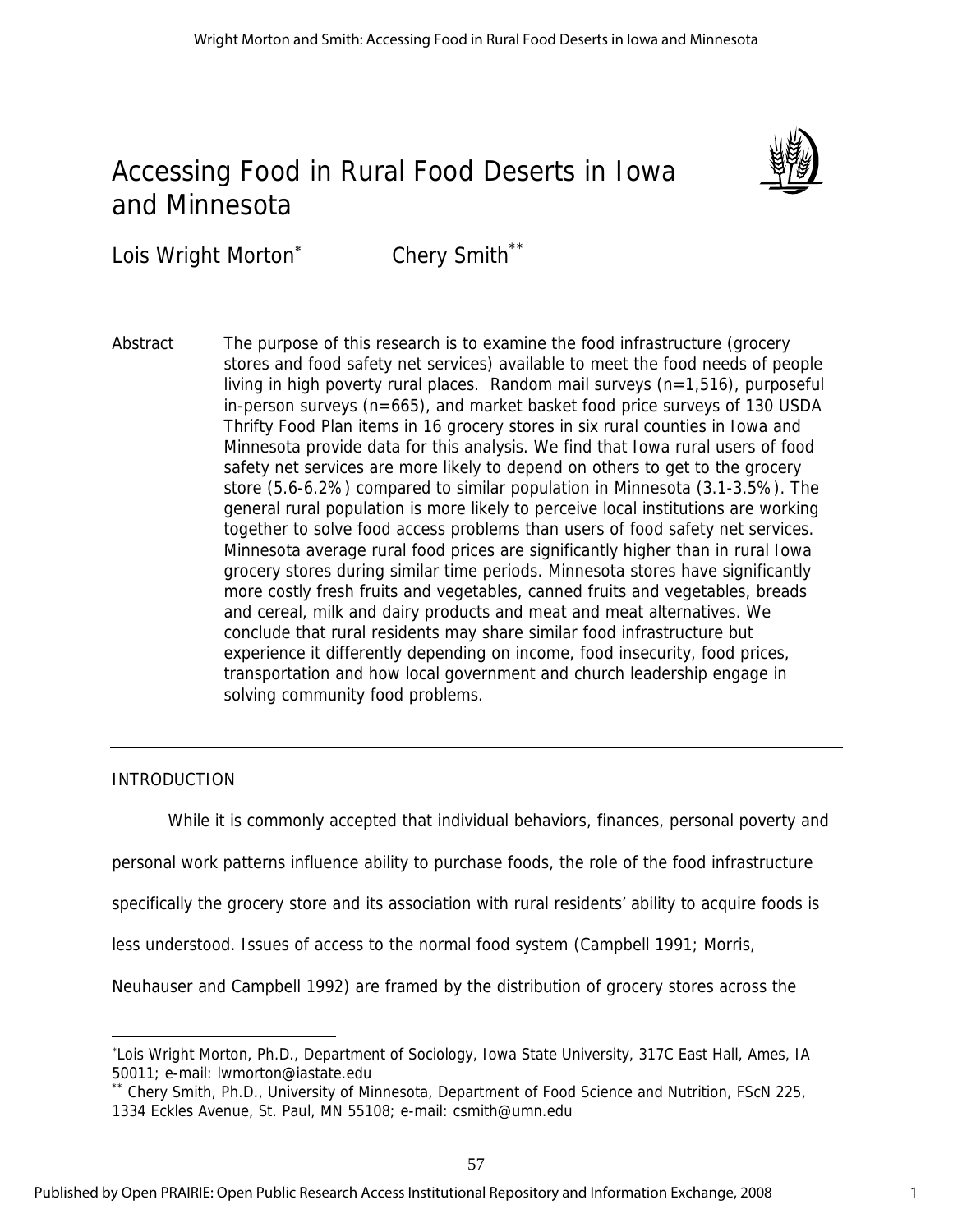landscape. The physical organization of the food environment is one of the contextual conditions that are thought to influence variations in health and well being (MacIntyre, Ellaway and Cummins 2002; Whelan, Wrigley, Warm and Cannings 2002).

Places with few or no grocery stores have been labeled "food deserts" by a number of policymakers and scientists (Lang and Caraher 2002; Morton, Bitto, Oakland and Sand 2005; Morton and Blanchard 2007; Whitehead 1998). Originally used in Great Britain, the term is associated with the consolidation of the retail food industry (larger stores but fewer) and the loss of smaller neighborhood food stores (Kaufman 2000; Lang and Rayner 2002; Leland 1987; Whelan et al. 2002). The effects of retail food industry consolidation in rural U.S. areas have resulted in similar patterns: fewer local grocery stores, increased consumer travel distances to larger regional stores, loss of a community institution where social connections are made, and economic loss of a local business that contributes to the tax base.

The Food and Nutrition System Model (Figure 1) posited by Sobal, Khan and Bisogni (1998) identifies a complex set of activities which are involved in providing food for sustenance and nutrients for maintaining health. A large portion of this system is structural, consisting of the bio-physical environment, the social environment, resources, producer and consumer subsystems. The composition of processed food and the safety of food have changed dramatically the variety of foods available with the globalization of the producer subsystem. However, despite the expansion of global food systems, consumer acquisition continues to have a strong spatial orientation. The place-based locations and food prices of grocery stores and supermarkets (e.g. the normal food system (Campbell 1991)) where foods are purchased relative to consumers' place of residences and work have important implications for how foods are accessed, food insecurity and the health and well-being of rural households.

58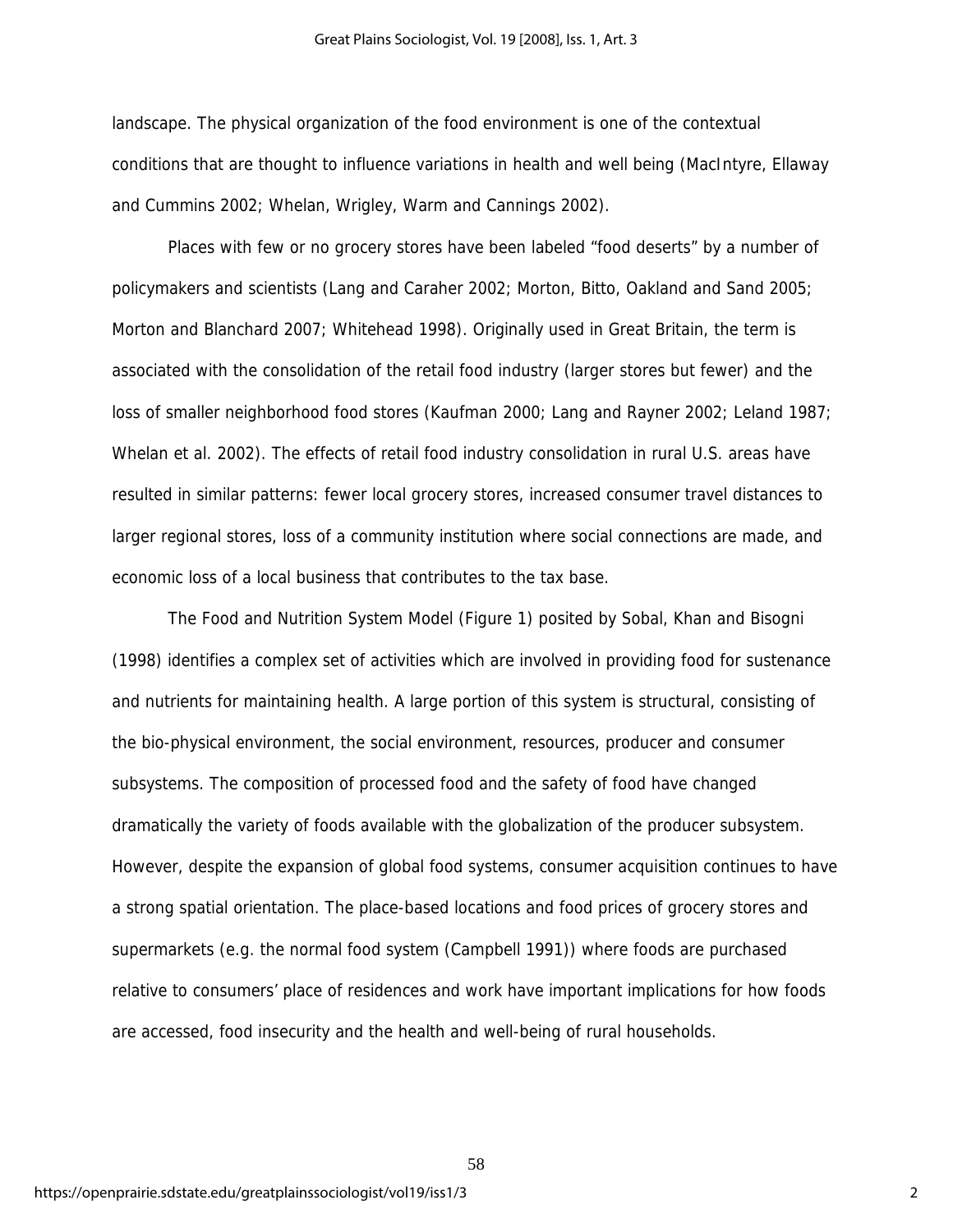



**Source** Reprinted from *Social Science Medicine* 47(7):853-63, Jeffery Sobal, Laura K. Khan, Carole A. Bisogni, "A conceptual model of the food and nutrition system," 1998 with permission from Elsevier.

In this paper we examine the rural food infrastructure available to meet food needs of people living in high poverty counties in Minnesota and Iowa. Using a mixed research design we integrate findings from a random sample survey of rural residents, surveys of rural users of food safety net services, and grocery store food price surveys to construct a picture of rural food access. We first discuss food access and price patterns and then turn to food insecurity and the social organization of rural places which influences how communities solve food problems. Next we report on the results of data collected on rural households. Lastly implications of our findings are presented.

Food Access and Price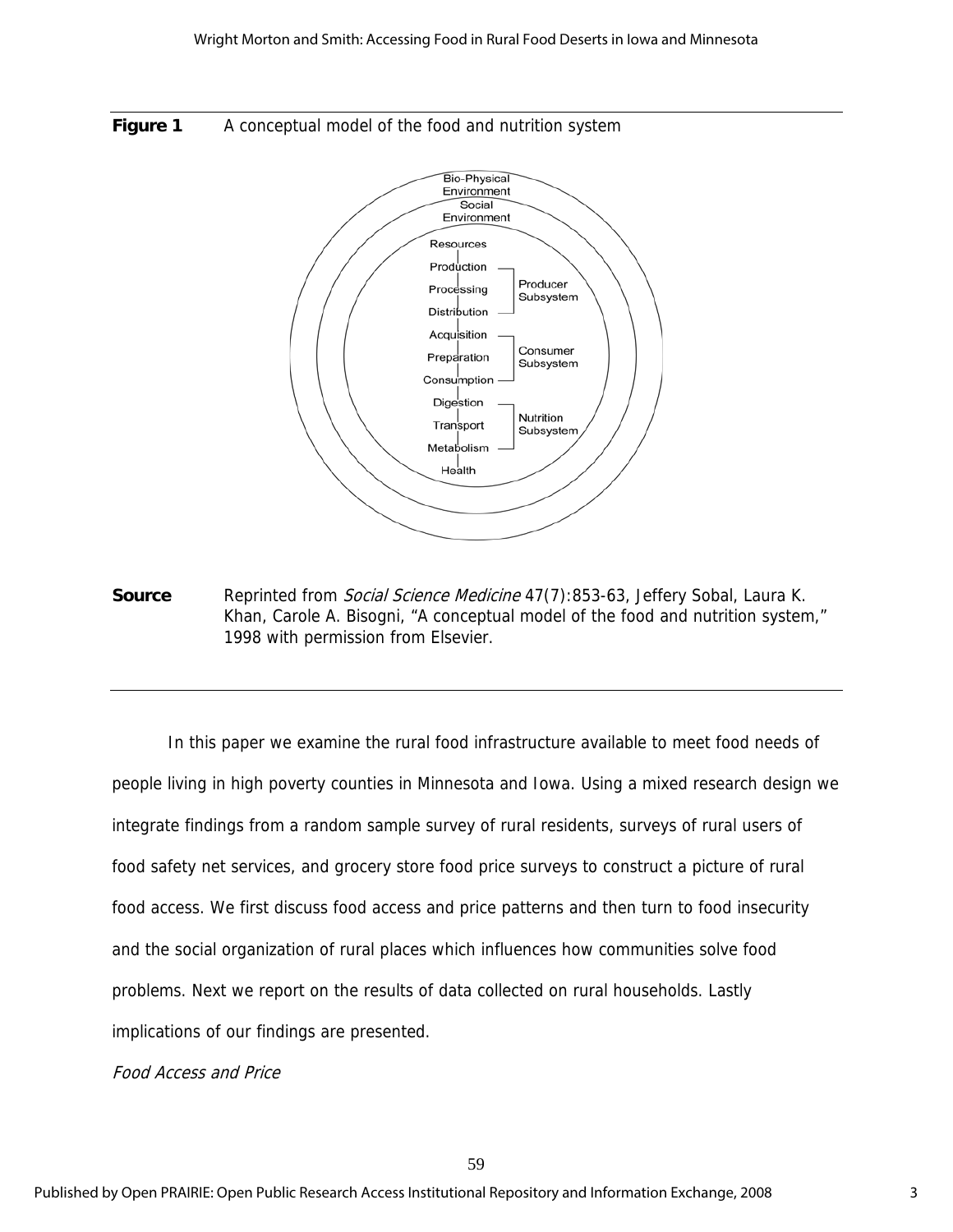The health behavior and promotion literatures acknowledge that the social and physical environmental context in which people choose healthy lifestyles influence health and well-being (Cockerham 2005; Mirowsky and Ross 2003). However research on causality and models of change and intervention are dominated by a focus on individually constructed behaviors rather than the structural forces (Cockerham 2005; MacIntyre et al. 2002). Under individual choice models the inability to acquire an adequate supply of household foods in the normal food system is a personal and household financial issue rather than one of community infrastructure. Cockerham proposes that "…there are situations in which structure can be so overwhelming that agency is rendered ineffective" (Cockerham 2005:54). Thus, while individuals can chose or modify food acquisition patterns, structural conditions can severely limit the available options. These structural conditions include the location of grocery stores, food prices, and transportation infrastructure or lack thereof. Morton et al. (2005:96) writes, "While food deserts may not be the source of food insecurity, they frame the conditions under which disadvantaged communities and households must expend greater resources to obtain food through normal sources." Food deserts are the circumstances within which people live (Lang and Caraher 1998).

In rural areas consolidation of the grocery industry has meant small town food store closures and increased travel distances to food stores (Bitto, Morton, Oakland and Sand 2003; Morton et al. 2005). Morris et al. (1992) find that poor households in rural places have fewer store options and travel longer distances to supermarkets than urban households. They also report that in 51 supermarkets and 82 small/medium stores in 33 nonmetro counties that the average cost of USDA Thrifty Food Plan (TFP) market basket items were more costly in small/medium stores than in supermarkets (Morris et al. 1992). In a more recent but smaller study of food prices in 14 rural stores using the TFP market basket of items Morton (2006) and

60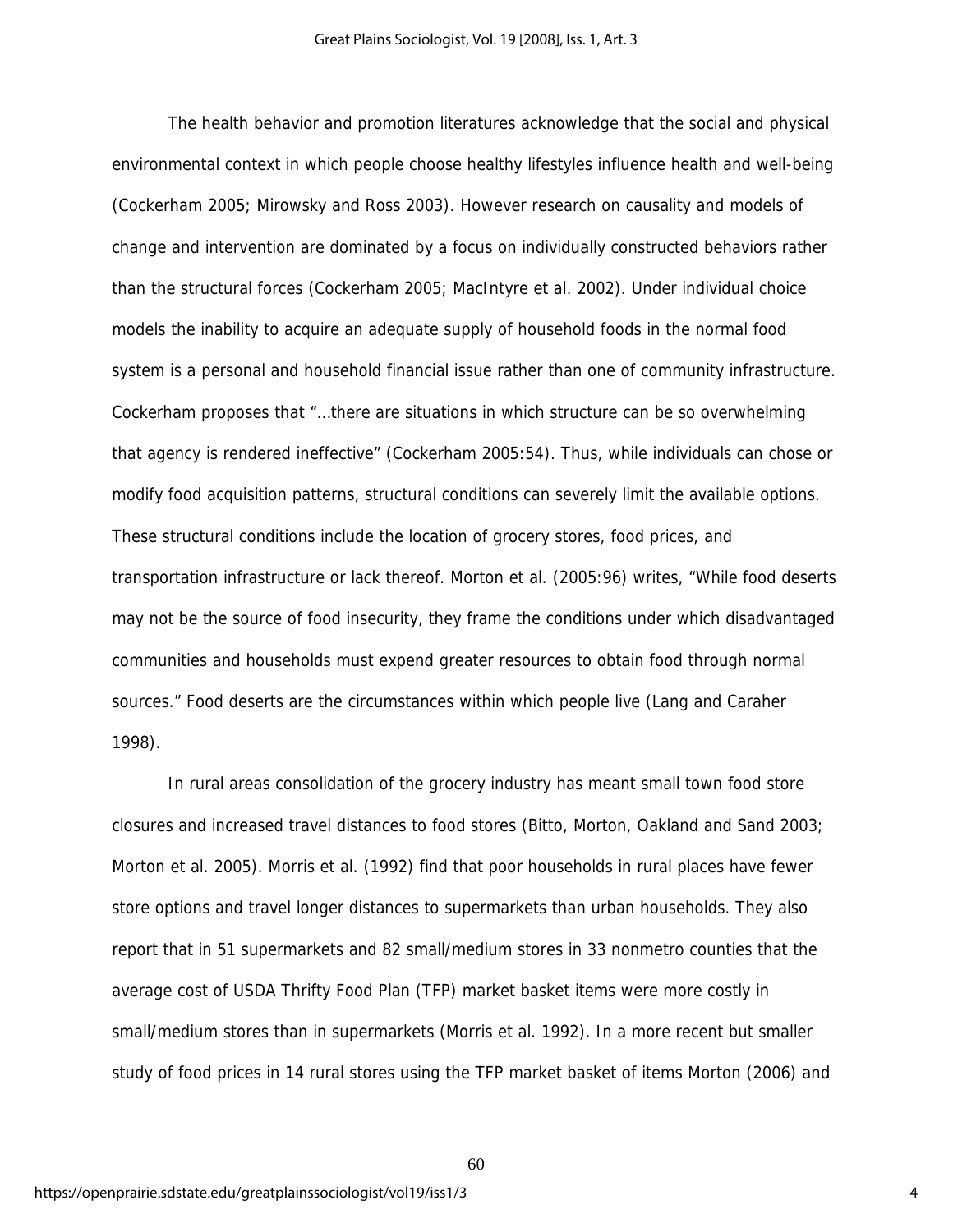Morton and Blanchard (2007) find that regional rural Wal-Mart super stores' frozen juices, most breads and cereals, meats and meat alternatives, sugars and sweets and canned fruits and vegetables were less expensive or competitively priced compared to smaller grocery stores located 21 to 63 miles away from the rural resident's home. Garasky, Morton and Greder (2006:83) find that "high local food prices and an inadequate number of food stores are viewed by families as obstacles to meeting their food needs."

 Consolidation of retail food stores, changing patterns of food distribution and where consumers go to acquire their daily food supply simply means that most of the rural population must develop new patterns of travel to purchase the household groceries (Bitto et al. 2003; Morton et al. 2005). However in rural places with pockets of high poverty, high proportions of elderly, little or no public transportation, loss of a local grocery store and replacement by a large regional supermarket increase the impacts on food access. Lang and Caraher (1998) in discussing the complexity of food divisions in society find that they are associated with poor access to food, transportation, and low incomes.

#### Food Insecurity, Diets, and Health

Food access is a key component of food security (Anderson 1990). Food security definitions of access to food for all have two structural qualifiers: socially acceptable access and nutritional adequacy access (Anderson 1990). Social acceptability strongly implicates access to the normal food system as a central condition of food security. Grocery store location, food prices and the costs associated with traveling to the store can indirectly influence the degree of food security or insecurity a household experiences.

 Household food insecurity has been measured by both single and multiple-items (Bickel, Nord, Price, Hamilton and Cook 2000; Frongillo, Rauschenback, Olson, Kendall and Colmenares 1997). The National Health and Nutrition Examination Survey (NHANES) and the Continuing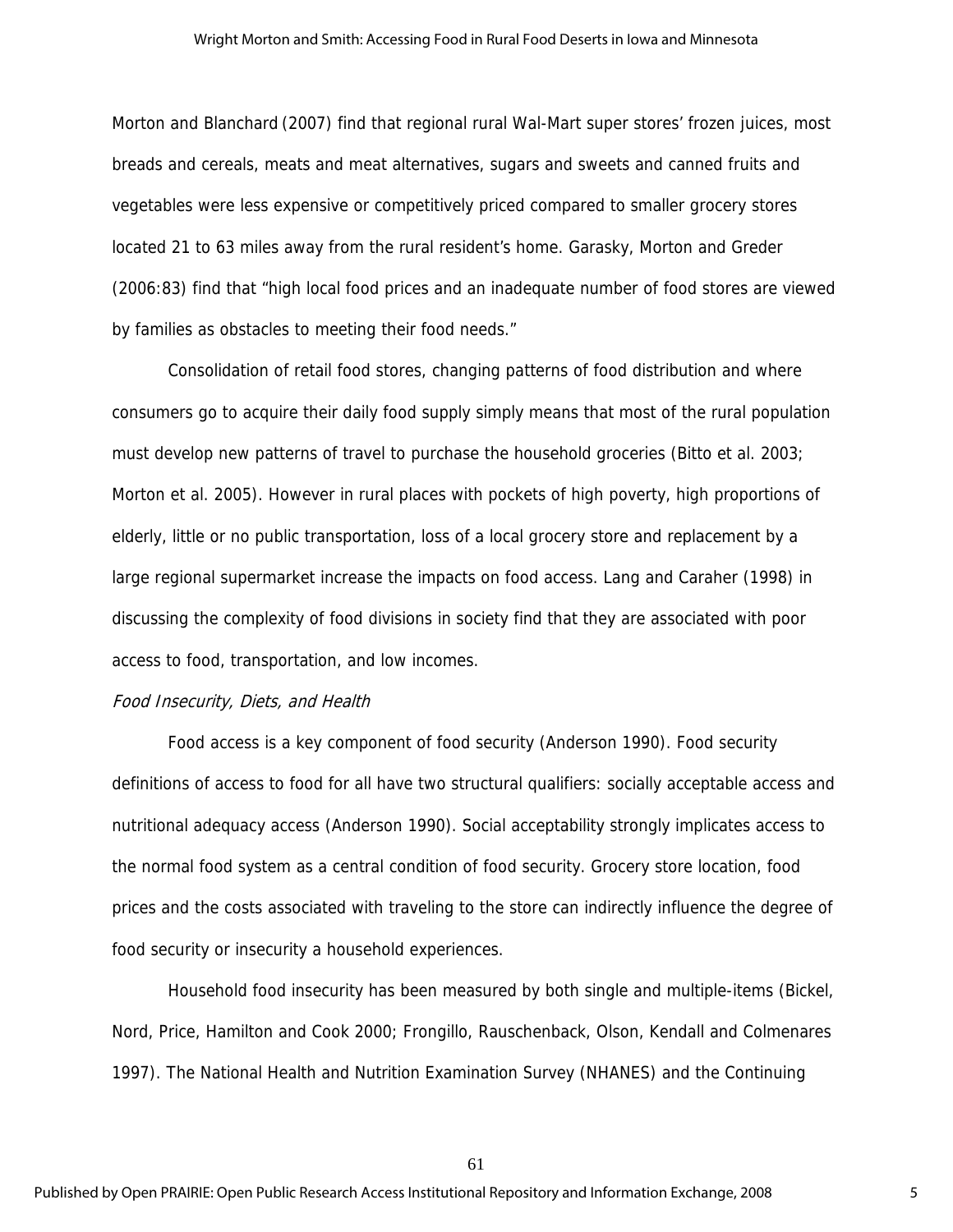Survey of Food Intake by Individuals (CSFII) use a single question with a three (NHANES) and four (CSFII) point likert scale responses to represent the range from food secure to severe food insecurity (Frongillo et al. 1997; Sahyoun and Basiotis 2001; Townsend, Peerson, Love, Achterberg and Murphy 2001). United States Department of Agriculture (USDA) food and nutrition researchers have developed 18 and 6-item core questions for use in assessing U.S. household food insecurity (Bickel et al. 2000). These instruments are used by USDA to measure food secure households and prevalence of household food insecurity and hunger trends over time at national and state levels.

 Both Minnesota and Iowa reported higher household food secure rates (92.9 percent and 90.5 percent respectively) than the overall U.S. average (89.0 percent) during the time period of our study (2002-03) (Nord, Andrews and Carlson 2003). Food insecurity rates ranged from 9.5 percent (Iowa) to 7.1 percent (Minnesota) compared to the U.S. average of 11 percent. However, state and national rates represent combined averages of urban and rural locations and mask variations across rural places. Poverty and economic disadvantage is associated with food insecurity (Sarlio-Lahteenhorva and Lahelma 2001) and is not evenly distributed across rural places or populations. Those living in high poverty rural locations often experience food insecurity at rates far higher than the state average (Morton, Oakland, Bitto and Sand 2004).

 Foods vary in nutritional and caloric values. Nutritional access relates to the types of food available for purchase and their nutritional content. Diet and health connections have been and continue to be extensively studied to better understand the nutrition subsystem impacts (Sobal et al. 1998). According to the Sobal et al. (1998) model of the food and nutrition system (Figure 1) shifts in the consumer acquisition stage can indirectly influence consumption patterns and the nutrition subsystem that supports health. The price of foods is one factor in the

62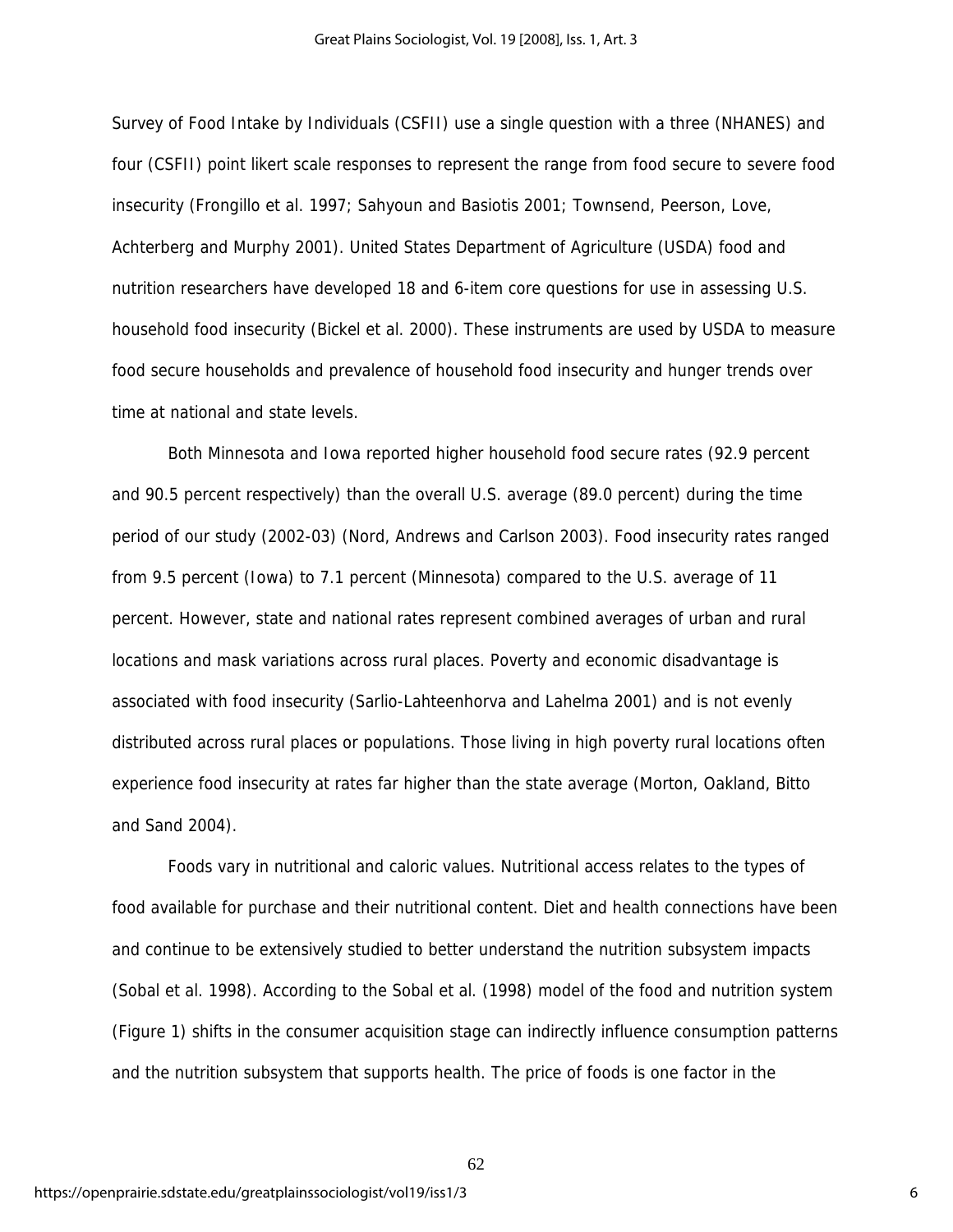acquisition stage that is often associated with nutritional content. For example fresh fruits and vegetables have high nutritional values but short shelf lives, seasonal availability and are frequently higher priced per unit than processed foods such as pasta, rice, and canned vegetables. Olson, Rauschenback, Frongillo and Kendall (1997) report that in rural upstate New York limited access to supermarkets, decreased availability of fresh foods, and higher costs of foods increased the risk of food insecurity and poor diets.

#### Social Organization and Capacity to Solve Rural Food Problems

One of the outer rims on the Sobal et al (1998) nested model is labeled social environment. There is an emerging literature that offers evidence that the social structure of rural communities affects food security (Garasky et al. 2006; Morton et al. 2005; Sobal et al. 1998). Rural social infrastructure that targets solving food problems consists of various combinations of public programs such as food stamps and WIC (Women, Infants & Children) and specialized private not-for-profit organizations providing food pantries, emergency food, and meal sites for low income and elderly. Rural communities also have a variety of generalized community organizations such as service clubs, churches, and other organizations whose mission encompasses activities in support of community well being. Molnar, Duffy, Claxton and Bailey (2001) find that rural churches are major organizers of food banks and community-wide efforts to solve food insecurity. Morton et al. (2005:94) report that "residents living in poor rural counties with few grocery stores and perceptions of high civic structure are significantly less likely to be food insecure" compared to those living in places with perceived lower civic structure.

 While Sobal et al. (1998) focus on social influence and personal systems of choice as critical determinants of food acquisition, the integrated nature of the model specifies the food retailer is a key factor. Thus there is an interdependency between producer-consumer

63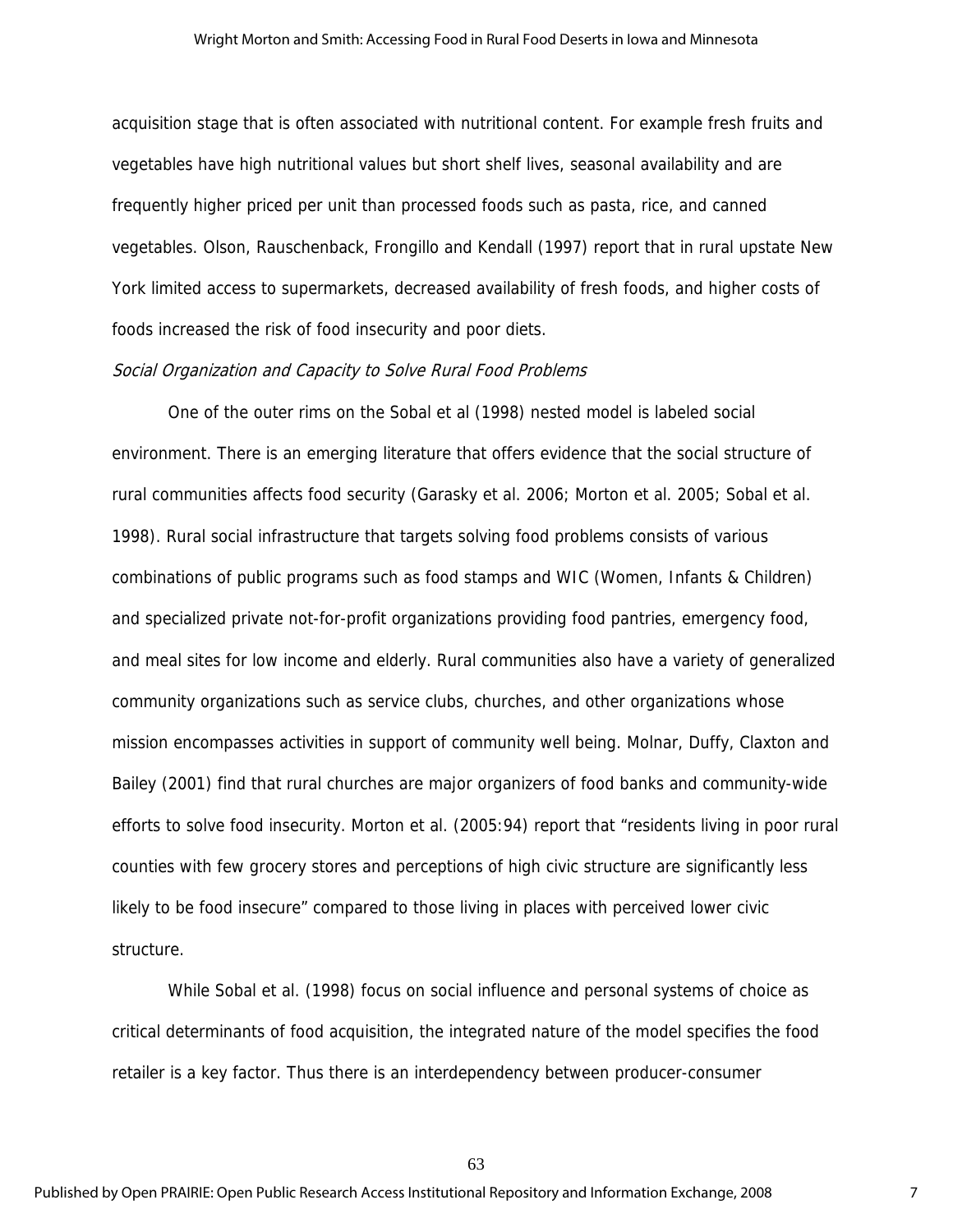subsystems in the creation of food access, the human nutrition subsystem and ultimately health. What is not known is the extent to which living in rural areas with few or no grocery stores affects perceptions of food access, nutrition, health, well-being, and food insecurity. To begin to build a knowledge base, we ask what does the structure of food access look like in rural places? Are perceptions of access to a regular food supply place-specific or are there patterns across rural places? A number of low income households supplement access to the normal food system with trips to local food pantries/shelves and community meal sites. These food safety net services are important sources of food and extend household resources to meet family needs. To what extent do differences between users of rural food safety net services and the general population increase variations in food access?

#### **METHODS**

To answer these questions, two survey methodologies, one a random sample of the general public (four rural Iowa counties) and the second, purposeful surveys of rural food safety net users (four counties at or above average state poverty rates in Iowa and two counties above average state poverty rates in Minnesota) are utilized. In Iowa the random and food safety net users surveys overlap in two high poverty counties offering a comparison between the general population and food safety net users (Appendix A). Food safety net users were surveyed in person when they were accessing safety net services (food banks, meal sites, food stamp registration sites) on specifically selected days. The Iowa and Minnesota purposeful survey questionnaires were not worded identically but had a number of similar kinds of questions regarding how people access their food supply, how they solve the problems of food availability and quality, and their health and nutrition status. In addition to the surveys of rural perceptions of food in their community, food price surveys of 149 items in 16 local grocery stores (11 Iowa and 5 Minnesota) in the 6 study site counties were conducted in 2002-03.

64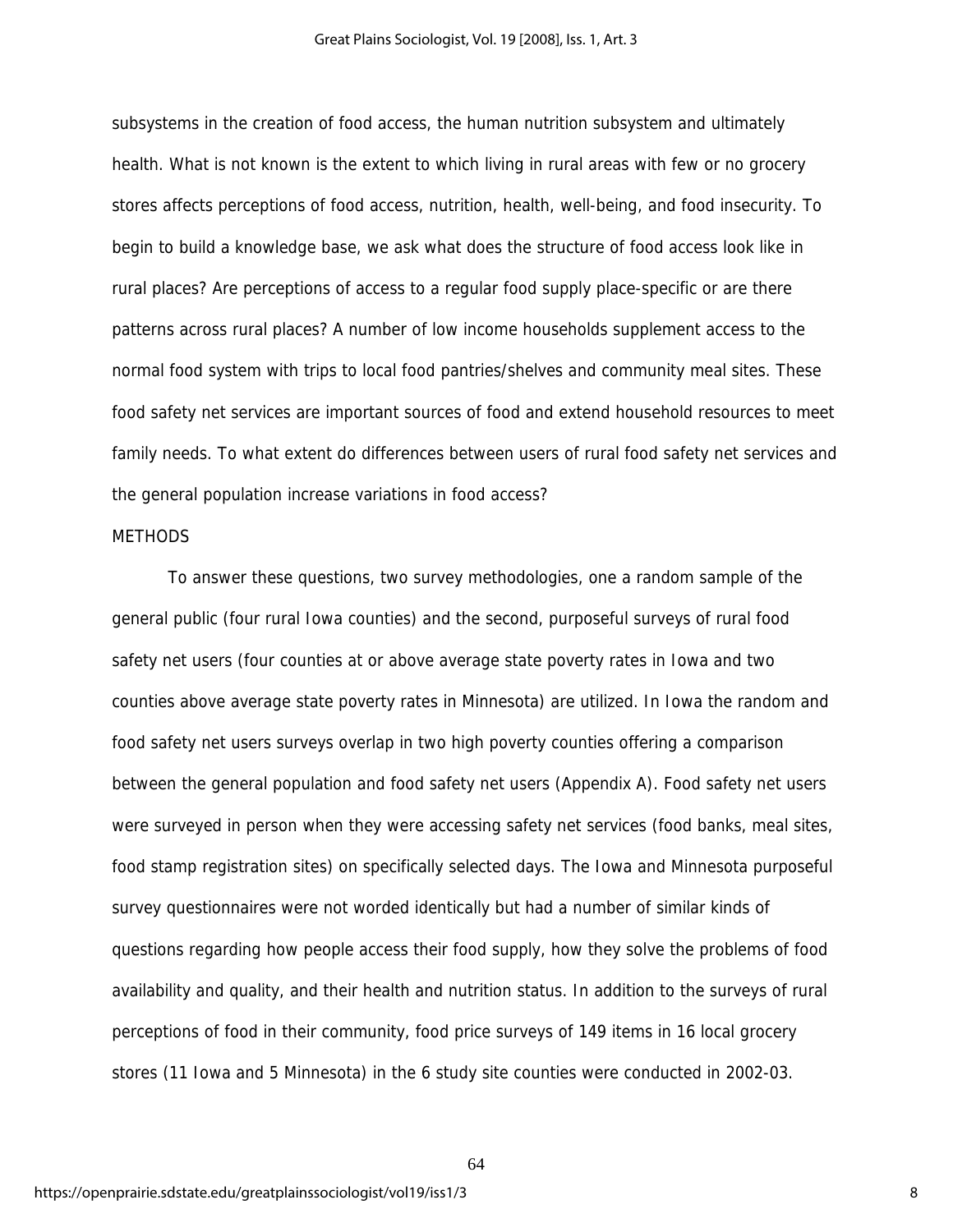Prices were gathered based on the USDA Thrift Plan market basket list of food items (see http://www.extension.iastate.edu/hunger/foodprice.htm for complete list of 149 food items).

 Counties in Iowa and Minnesota were selected in 2001 for study based on a definition of rural, potential to be a food desert, and poverty rates above their respective state average. Counties were defined as a food desert if they had four or fewer grocery stores (Morris et al. 1992; Morton et al. 2005). According to 1997 Standard Industrial Classification (SIC), 13 of 99 counties in Iowa and 11 of 87 counties in Minnesota met this criterion. Next, poverty rates of each county at or above state average poverty rates were overlaid the food desert counties. Lastly counties were selected using a definition of "rural" based on USDA ERS 1993 urban influence code<sup>15</sup> of counties not proximate to urban areas. Urban influence codes 7, 8 and 9 are those nonmetro counties that are not adjacent to metro area with a city of at least 10,000 (to

|                    | Population<br>(2000) | Median<br>Age (2000) | Per Capita<br>Income<br>(1999) | % Poverty<br>1999 | % Age 65<br>Over<br>(2000) |
|--------------------|----------------------|----------------------|--------------------------------|-------------------|----------------------------|
| 1. County A, MN    | 9,165                | 42.4                 | 17,938                         | 8.3               | 21.2                       |
| 2. County B, MN    | 13,088               | 40.5                 | 18,039                         | 8.6               | 20.0                       |
| 3. County C, IA    | 8,690                | 34.1                 | 17,305                         | 19.5              | 18.1                       |
| County D, IA<br>4. | 8,016                | 39.7                 | 24,489                         | 13.9              | 19.5                       |
| 5. County E, IA    | 19,900               | 40.0                 | 22,068                         | 9.1               | 19.2                       |
| 6. County F, IA    | 10,147               | 40.0                 | 23,460                         | 10.6              | 21.3                       |
| Iowa               | 2,926,324            | 36.6                 | 26,431                         | 9.9               | 14.9                       |
| Minnesota          | 4,919,479            | 35.4                 | 23,198                         | 7.9               | 12.1                       |

## **Table 1** Descriptives

 $\overline{a}$ 

http://quickfacts.census.gov/qfd/states/ [Internet] Accessed May 5, 2006

 $<sup>5</sup>$  The average rural county in the United States has 3.8 grocery stores. This threshold was used in defining a</sup> Midwest food desert (see Morton et al. 2005 for methodology).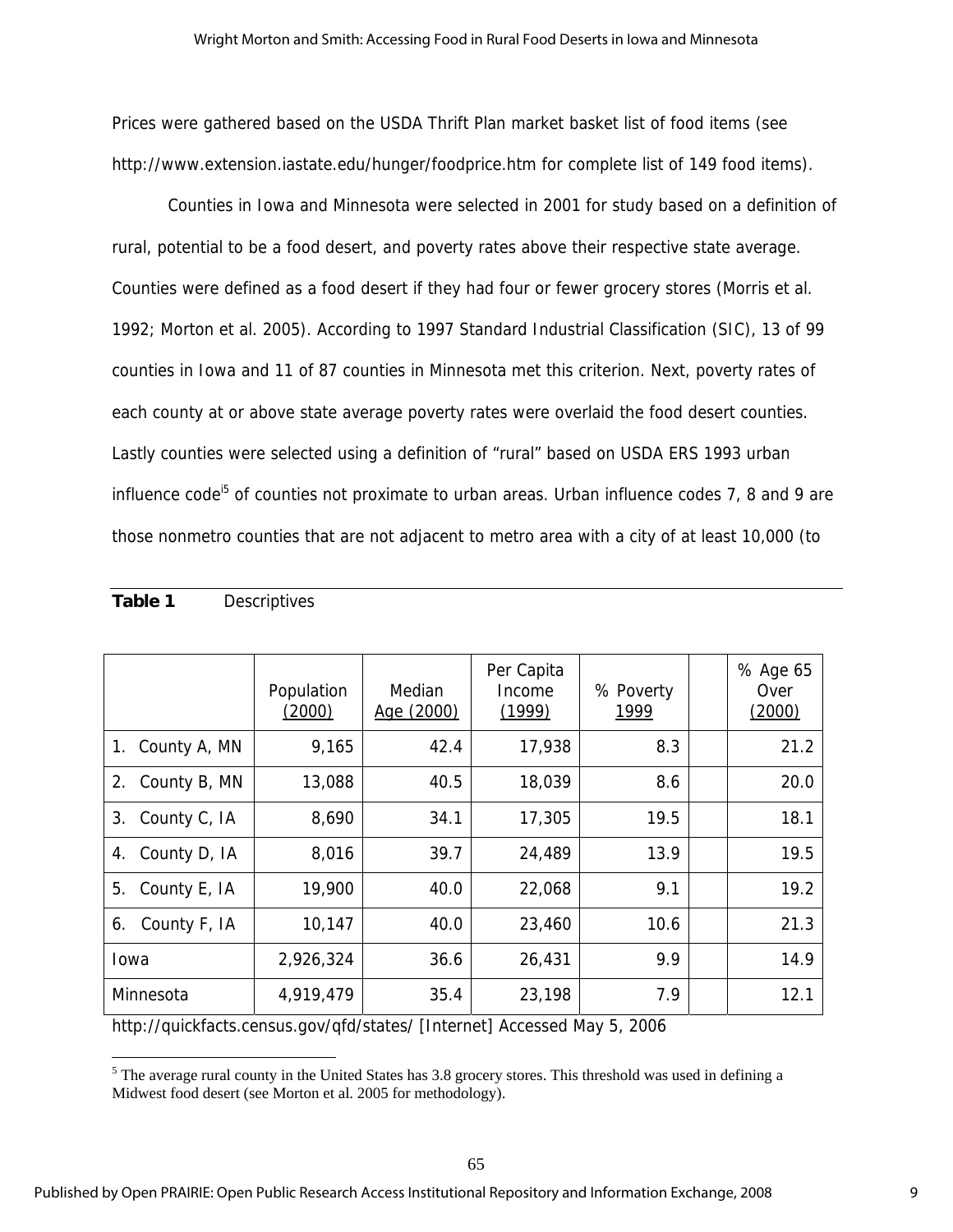50,000) residents (code 7) or not adjacent to metro area with a town of 2,500–9,999 residents (code 8) or not adjacent to metro area with towns less than 2,500 (code 9).

Table 1 summarizes the descriptive characteristics of the six study sites. County populations range between 8,000 and 20,000. Per capita incomes (1999) range from \$17,305 to \$24,489 and are lower than their respective state averages. Poverty rates are highest in Iowa which also has a higher state average poverty rate than Minnesota. Almost all the study sites have about one-fifth of their population aged 65 and older.

The Iowa random sample survey of the general population and the purposeful sample of rural users of food safety net services completed the same survey during 2002-03. Appendix A summarizes the similarities and differences in perceptions of access to food of these two samples. As expected, income differences are the most consistent significant differences with the rural users of food safety net services having lower incomes. There are few significant differences in perceptions of the food and safety net infrastructure with the exception of price of food items. The general population random samples are more likely to think local food prices are high compared to the safety net services users. In conjunction with greater resources for accessing household groceries, this belief may explain more out-of-county shopping by the general population compared to safety net service users. Safety net users are on average a little closer to their grocery store than the random sample.

Associated with lower incomes is the food insecurity issue. Food safety net users are significantly more likely to be food insecure than the general population. Analysis of Variance (ANOVA) comparing the health and well being of Iowa users of the food safety net services and the general population within each county reveal no significant differences in percent overweight, self rating of diet nutritional quality, self rating of poor health, or self-reported medical diagnosis for diabetes, CVD, hypertension or cancer (Data not shown). This suggests

66

https://openprairie.sdstate.edu/greatplainssociologist/vol19/iss1/3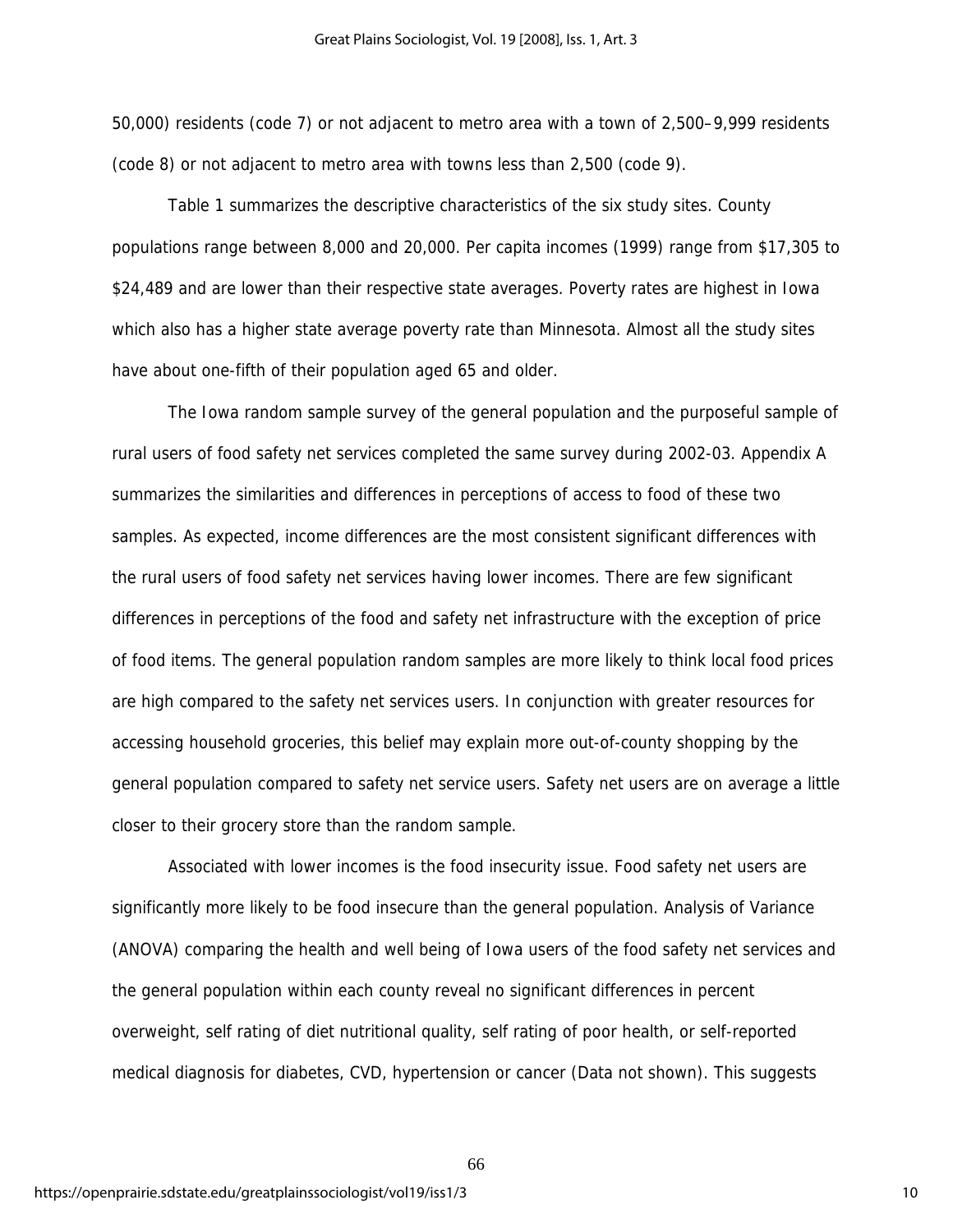that the overall health of food safety net service users and the general rural population is similar with health unrelated to differences in incomes within each county.

#### RESULTS

#### Food Access

Food access is influenced by the place-based infrastructure of how many and the location of grocery stores and the personal resources of individuals acquiring food. Our food access data include number of actual grocery stores in the county, number of minutes the respondent lives from the grocery store where they most often shop, mode of transportation to their grocery store, perceptions that there are not enough grocery stores where they live, and perceptions of high prices. Table 2 summarizes the food access patterns of Iowa and Minnesota rural users of the food safety net services and the general Iowa rural population. The food infrastructure patterns are distinctly place-based with differences between counties but similar proportions within Iowa Counties C and D between safety net and general populations agreeing that there are not enough grocery stores where they live. Minnesota safety net users report living an average of 20.3 minutes in County A and 14.5 minutes in County B from the grocery store where they most often shop. The general Iowa populations in Counties C and D report on average living greater distances (19.1 and 16.4 minutes) from the grocery store where they most often shop than the Iowa safety net population in their counties (13.8 and 15 minutes). The safety net population lives closer to the town with the grocery store (and perhaps other services such as food pantry, human services department).

In all rural sites, 26.6-44.4 percent of the population is more than 15 minutes away from the store where they report most often shopping for food. The town in Minnesota with a higher percent of the population more than 30 minutes (8.6 percent) from the store where they most often shop is also the town where almost one-third of the food safety net service users perceive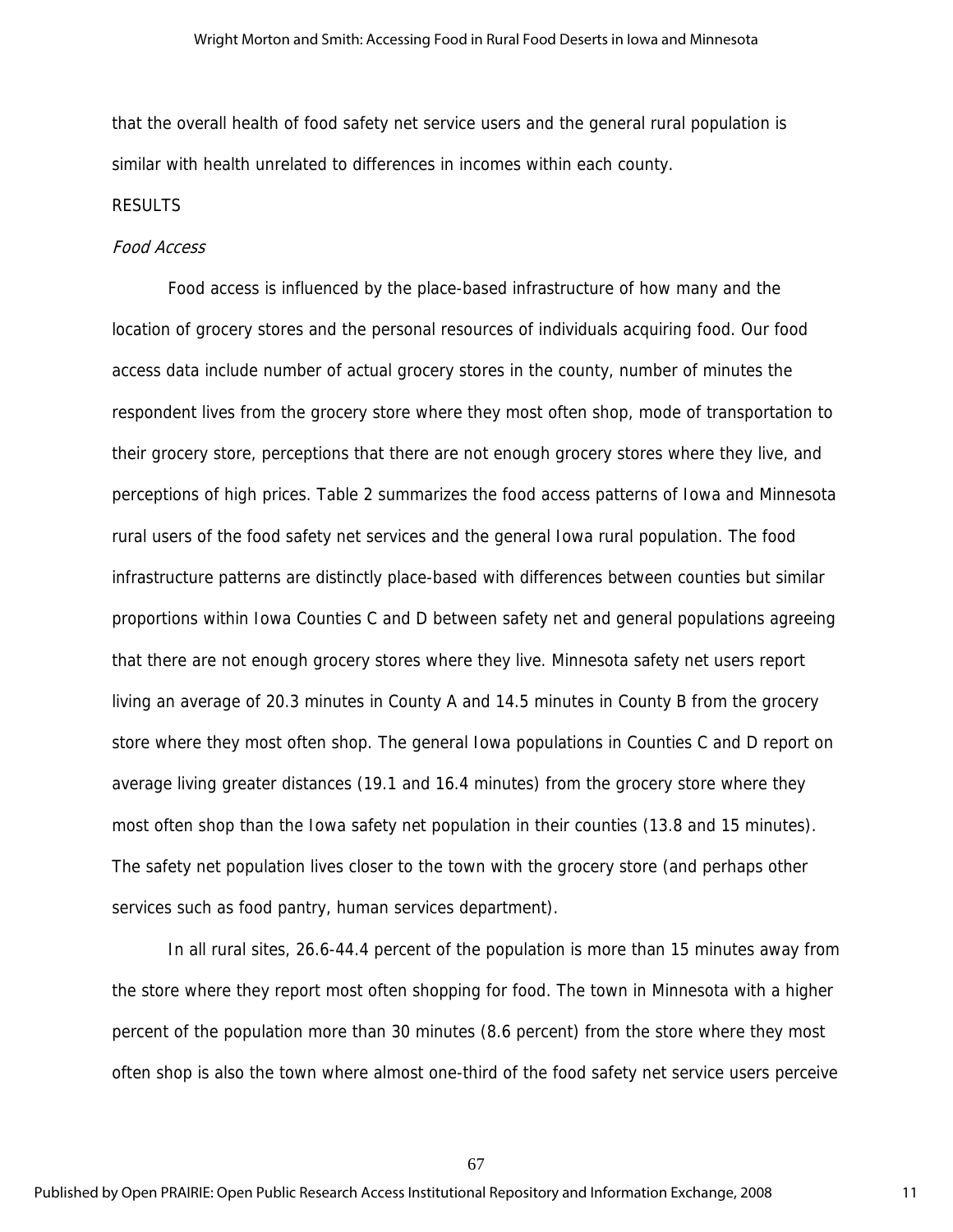|                                                                                                       |                              |                              |                              | General Rural Population <sup>b</sup><br>Rural Users of Food Safety Net Services <sup>a</sup> |                              |                              |                              |                              |  |
|-------------------------------------------------------------------------------------------------------|------------------------------|------------------------------|------------------------------|-----------------------------------------------------------------------------------------------|------------------------------|------------------------------|------------------------------|------------------------------|--|
|                                                                                                       | County<br>A, MN<br>$N = 198$ | County<br>B, MN<br>$N = 197$ | County<br>C, IA<br>$N = 149$ | County<br>D, IA<br>$N = 121$                                                                  | County<br>C, IA<br>$N = 374$ | County<br>D, IA<br>$N = 349$ | County E,<br>IA<br>$N = 400$ | County F,<br>IA<br>$N = 393$ |  |
| 1. Number grocery<br>stores in county                                                                 | 3                            | $\overline{2}$               | $\overline{2}$               | $\overline{2}$                                                                                | $\overline{2}$               | $\overline{2}$               | 3                            | 4                            |  |
| 2. Perception that<br>there are not<br>enough grocery<br>stores where<br>you live (mean)<br>(percent) | 32.0                         | 15.0                         | 75.2                         | 28.9                                                                                          | 72.5                         | 30.2                         | 15.3                         | 12.2                         |  |
| 3. How many<br>minutes are you<br>from the grocery<br>store where you<br>most often<br>shop? (mean)   | 20.3                         | 14.5                         | 13.8                         | 15.0                                                                                          | 19.1                         | 16.4                         | 13.6                         | 13.1                         |  |
| 4. Percent of<br>population more<br>than 15 minutes<br>from store<br>where most<br>often shop         | 39.9                         | 38.1                         | 26.6                         | 37.0                                                                                          | 44.4                         | 37.3                         | 30.1                         | 32.8                         |  |
| 5. Percent of<br>population more<br>than 30 minutes<br>from store<br>where most<br>often shop         | 8.6                          | 6.6                          | 16.1                         | 16.0                                                                                          | 17.5                         | 23.5                         | 4.5                          | 3.7                          |  |
| 6. Percent use their<br>own vehicle to<br>get to grocery<br>store                                     | 92.9                         | 88.2                         | 87.9                         | 87.7                                                                                          | 96.0                         | 94.5                         | 94.8                         | 94.3                         |  |
| 7. Percent depend<br>on others to get<br>to the grocery<br>store                                      | 3.1                          | 3.5                          | 5.6                          | 6.2                                                                                           | 2.7                          | 3.6                          | 3.0                          | 2.6                          |  |
| 8. Perception that<br>food prices in<br>store where you<br>shop are high                              | 18.5                         | 17.7                         | 44.8                         | 28.3                                                                                          | 56.7                         | 40.4                         | 11.1                         | 9.8                          |  |

<sup>a</sup> Purposeful sample of safety net services sites on specific days.<br><sup>b</sup> Random sample of general county populations (response rates range from 60.1%-64.0%).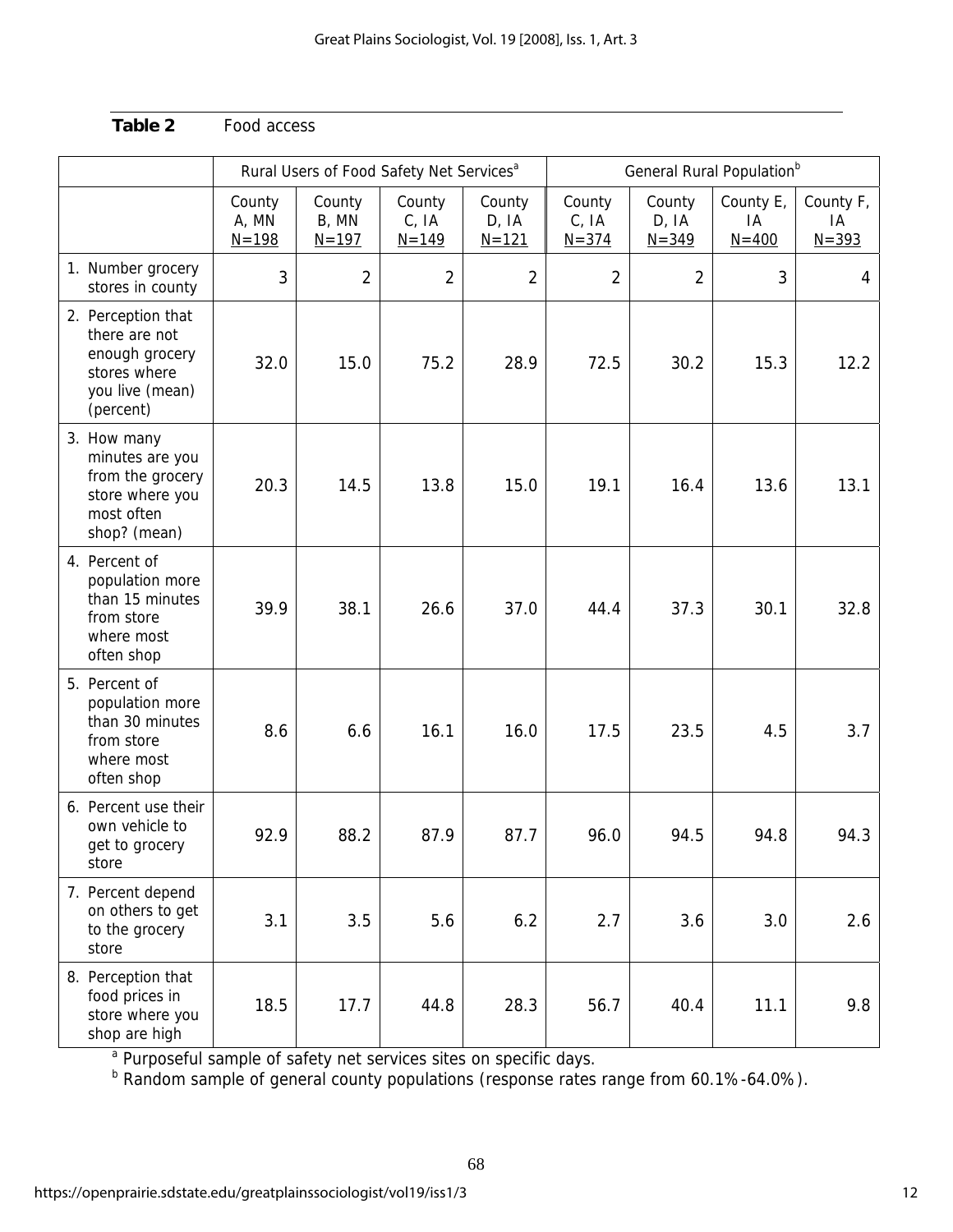#### Wright Morton and Smith: Accessing Food in Rural Food Deserts in Iowa and Minnesota

that there are not enough grocery stores where they live. A similar pattern in Iowa shows about 16 percent of food safety net users live more than 30 minutes away from the store where they most often shop and have high perceptions of inadequate numbers of grocery stores (75.2 percent and 28.9 percent). Two Iowa general population samples with three and four stores, Counties E and F have smaller percentages (4.5 and 3.7 percent respectively) of their populations living more than 30 minutes from their grocery store and much lower rates of perceived adequacy of enough stores than counties with fewer stores. This suggests that the number of grocery stores is associated with beliefs about sufficient access to enough stores. However, a larger number of rural communities are necessary for tests of significance and causality to be conducted.

Transportation is a critical component of food access. About 94 to 96 percent of the general population use their own vehicle to get to the grocery store. However, users of the food safety net services in both Iowa and Minnesota are less likely to have their own vehicle and more often depend on others to get to the store. A higher percent of Iowa food safety net users depend on others (5.6 and 6.2 percent) than similar respondents in Minnesota (3.1 and 3.5 percent).

 Perceptions about whether there are a variety of foods for purchase at good prices vary between states. A smaller portion of Minnesota food safety net users (17.7-18.5 percent) report high prices compared to Iowa's food safety net users (28.3-44.8 percent). Interestingly the general population in the same two Iowa study sites (Counties C and D) are more likely to believe prices are higher where they live than the food safety net users. This suggests that price perceptions are not associated with ability to purchase foods. A smaller portion of respondents (9.8-18.5 percent) living in counties with 3 or 4 grocery stores (County A, MN;

69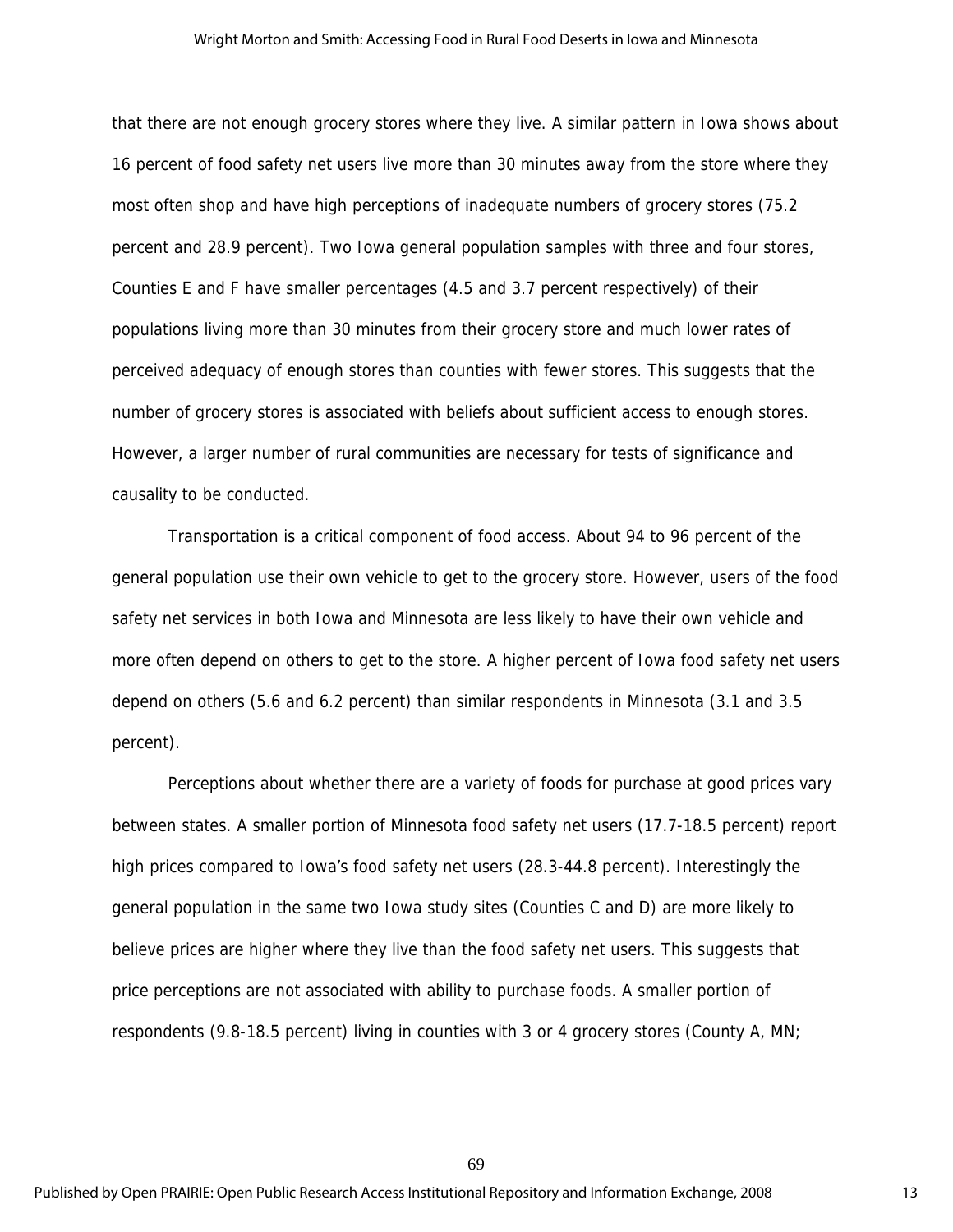County E, IA; County F, IA) report high food prices compared to those with only two stores (28.3-56.7 percent).

#### Food Price Comparisons

Table 3 summarizes the prices of 130 items [19 spices and condiments are not included] in twelve categories and offers a comparison between Minnesota and Iowa rural stores using ANOVA. There is a great deal of food item price variation between Minnesota and Iowa study sites. The greatest number of significant  $(p<0.05)$  price variations within categories providing nutritional value occurred in comparisons of milk and dairy products (91 percent) and canned/dried fruits (71 percent) followed by frozen juices (67 percent), frozen fruit and vegetables (57 percent), and breads and cereals (57 percent). High variations also occurred in fats and oils (67 percent), sugars and sweets (77 percent), and pre-prepared convenience foods (60 percent).

Rural Minnesota food prices in general are significantly higher than rural Iowa prices in almost all categories. Over three-quarters of all items in categories of nutritional value are higher priced in Minnesota including those in fresh fruits and vegetables, canned/dried fruits, frozen fruits and vegetables, breads and cereals, milk and dairy, and meat items categories. This contrasts with the 17.7-18.5 percent of Minnesota users of the food safety net services perceptions that food prices where they shopped are high compared to much higher proportions of Iowa users of food safety net services (28.3-44.8 percent).

A Minnesota comparison of low income urban neighborhood stores and these same rural stores reveals a significant number of foods more expensive in rural compared to urban (Hendrickson, Smith and Eikenberry 2006). Further this study found TFP market basket prices were higher than average TFP in highest poverty areas (Hendrickson et al. 2006). A rural-urban comparison of high poverty areas in Iowa reveals rural TFP prices to also be higher than urban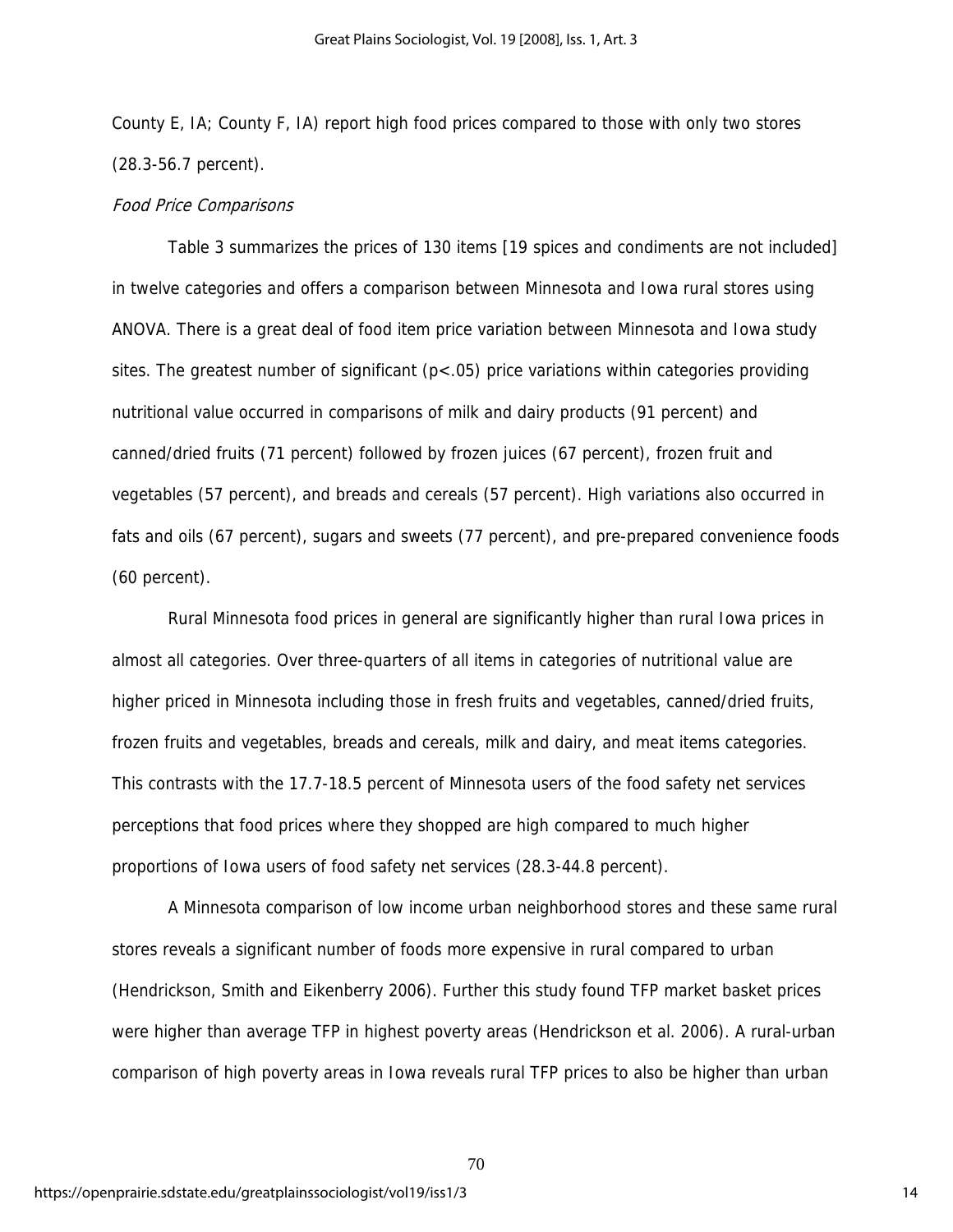| Wright Morton and Smith: Accessing Food in Rural Food Deserts in Iowa and Minnesota |  |  |
|-------------------------------------------------------------------------------------|--|--|
|                                                                                     |  |  |

## **Table 3** Food price comparisons: Minnesota and Iowa food deserts (Minnesota N = 5; Iowa N = 11)

|                                   |                                 |                                                      |                                                 | (p < .05)                                           | (p < .05)                                                    |                                                                                                                                                      |
|-----------------------------------|---------------------------------|------------------------------------------------------|-------------------------------------------------|-----------------------------------------------------|--------------------------------------------------------------|------------------------------------------------------------------------------------------------------------------------------------------------------|
| <b>Food Category</b>              | <b>Total Number</b><br>of Items | Number of Items<br>Minnesota<br><b>Higher Priced</b> | Number of Items<br>Iowa<br><b>Higher Priced</b> | Number of<br>Items Significant<br>Price Differences | Percent Total<br>Items Significant<br><b>Different Price</b> | Items of Interest                                                                                                                                    |
| Fresh fruits                      | 6                               | 6                                                    | 0                                               | $\overline{2}$                                      | 33                                                           | Minn ** higher apples, oranges                                                                                                                       |
| Fresh vegetables                  | 13                              | 8                                                    | 5                                               | 6                                                   | 46                                                           | Minn**higher cabbage, carrots, onions,<br>potatoes, squash lowa**higher<br>mushrooms                                                                 |
| Canned/dried fruits               | $\overline{7}$                  | 6                                                    |                                                 | 5                                                   | 71                                                           | Minn**higher apple sauce, raisins, fruit<br>cocktail, pears, pineapple                                                                               |
| Canned vegetables                 | 10                              | 5                                                    | 5                                               | $\overline{2}$                                      | 20                                                           | Minn**higher spaghetti sauce, whole<br>tomatoes                                                                                                      |
| Frozen juice                      | 3                               | 0                                                    | 3                                               | $\overline{2}$                                      | 67                                                           | lowa**higher apple juice, grape juice                                                                                                                |
| Frozen fruit and<br>vegetables    | $\overline{7}$                  | 5                                                    | $\overline{2}$                                  | 4                                                   | 57                                                           | Minn**higher French fries, green peas,<br>mixed veg lowa**higher chopped<br>spinach                                                                  |
| <b>Breads and cereals</b>         | 28                              | 21                                                   | 7                                               | 16                                                  | 57                                                           | Minn**higher wht bread, Fr/It bread,<br>ham buns, dinner rolls, cornmeal, wht<br>four, popcorn reg, Cheerios, Raisin<br>Bran, wht rice, rolled oats, |
| Milk and dairy                    | 11                              | 8                                                    | 3                                               | 10                                                  | 91                                                           | Minn**higher cottage cheese, skim<br>milk, 1%milk, 2%milk, whl milk,<br>yogurt, evap milk, nonfat dry mik                                            |
| Meat and meat<br>alternatives     | 21                              | 16                                                   | 5                                               | 9                                                   | 43                                                           | Minn**higher gr beef, chicken fryer,<br>chicken thighs, ham, baked bean<br>vegetarian, dried beans, frozen<br>chicken, peanut butter                 |
| Fats and oils                     | 6                               | 6                                                    | 0                                               | 4                                                   | 67                                                           | Minn**higher canola oil, veg oil,<br>mayonnaise, veg shortening                                                                                      |
| Sugars and sweets                 | 13                              | 11                                                   | $\overline{2}$                                  | 10                                                  | 77                                                           | Minn**higher Coke, fudgsicles, van ice<br>cream, grape jelly, molasses, pudding<br>snack pk, br. sugar, wht sugar, pd<br>sugar, frozen yogurt        |
| Pre-prepared<br>convenience foods | 5                               | $\overline{2}$                                       | 3                                               | 3                                                   | 60                                                           | Minn**higher tomato soup<br>lowa**higher hot pockets (ham &<br>chs), macaroni & cheese                                                               |

Iowa store prices collected Summer 2002, Fall 2003; Minnesota Summer 2002

Mean prices for each item by state were computed and subjected to a statistical comparison of mean differences using One Way Analysis of Variance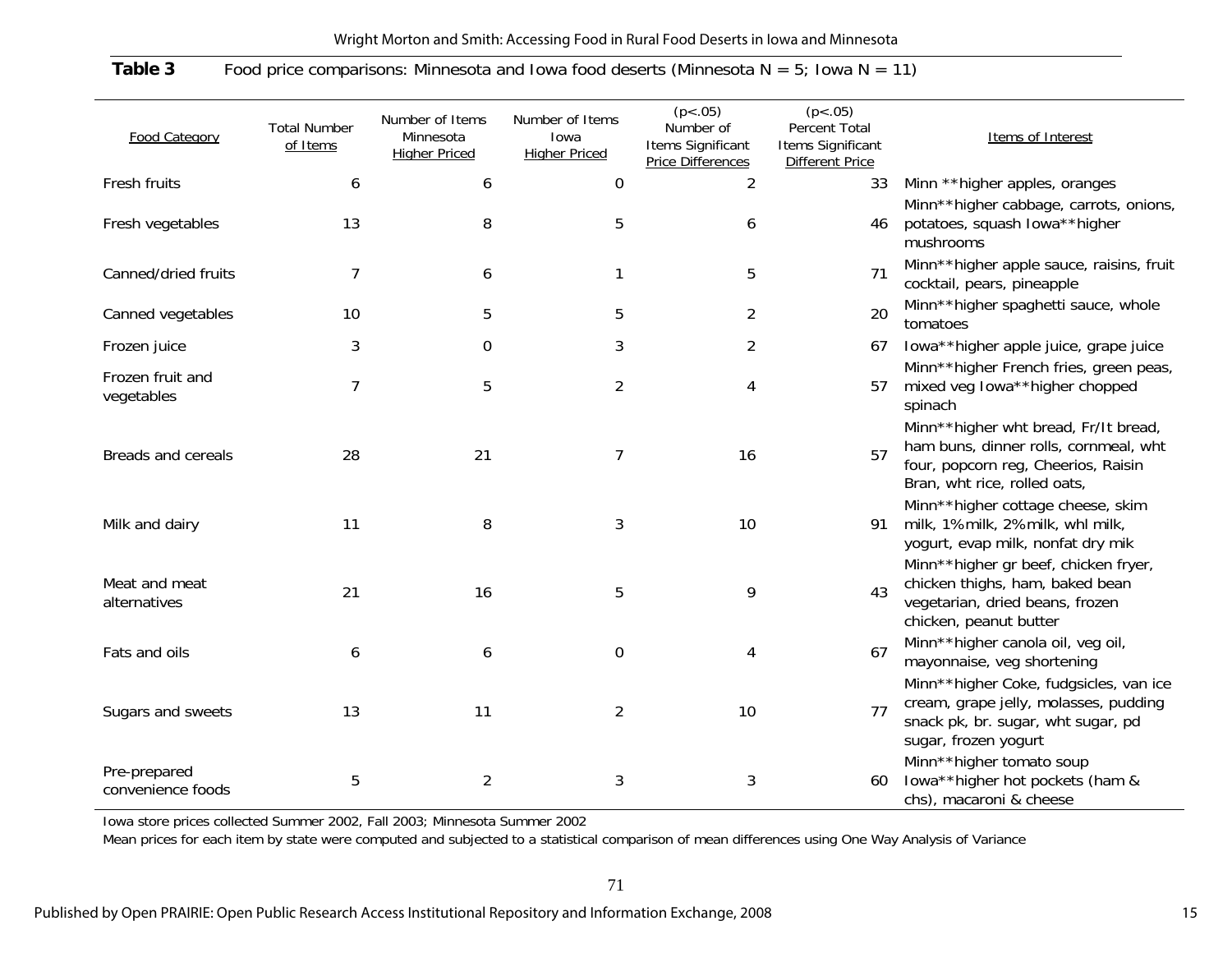## **Table 4** Food insecurity

| <b>Table 4. Food Insecurity</b>                          |                                                      |                              |                              |                              |                                       |                              |                              |                              |                        |      |                         |
|----------------------------------------------------------|------------------------------------------------------|------------------------------|------------------------------|------------------------------|---------------------------------------|------------------------------|------------------------------|------------------------------|------------------------|------|-------------------------|
|                                                          | Rural Users of Food Safety Net Services <sup>a</sup> |                              |                              |                              | General Rural Population <sup>b</sup> |                              |                              |                              |                        |      |                         |
|                                                          | County A,<br>MN<br>$N = 198$                         | County B,<br>MN<br>$N = 197$ | County C,<br>ΙA<br>$N = 149$ | County D,<br>IA<br>$N = 121$ | County C,<br>IA<br>$N = 374$          | County D,<br>IA<br>$N = 349$ | County E,<br>IA<br>$N = 400$ | County F,<br>IA<br>$N = 393$ | Minnesota <sup>c</sup> | Iowa | United<br><b>States</b> |
| 1. Percent food<br>secure $(0-1)$                        | 65.2                                                 | 46.7                         | 74.8                         | 71.0                         | 85.7                                  | 88.4                         | 89.0                         | 91.4                         | 92.9                   | 90.5 | 89.0                    |
| 2. Percent food<br>insecure (2-<br>6)                    | 34.8                                                 | 53.3                         | 25.2                         | 29.0                         | 14.3                                  | 11.6                         | 11.0                         | 8.6                          | 7.1                    | 9.5  | 11.0                    |
| 3. Percent food<br>insecure with<br>no hunger<br>$(2-4)$ | 28.2                                                 | 34.5                         | 12.6                         | 15.9                         | 6.3                                   | 6.7                          | 5.2                          | 6.0                          | 4.9                    | 6.5  | 7.6                     |
| 4. Percent food<br>insecure with<br>hunger $(5,6)$       | 6.6                                                  | 18.8                         | 12.6                         | 13.1                         | 8.0                                   | 4.9                          | 5.8                          | 2.6                          | 2.2                    | 3.0  | 3.4                     |

72

<sup>a</sup> Purposeful sample of rural food safety net services.<br><sup>b</sup> Random sample of general county population.

 $\textdegree$  Nord, M., M. Andrews, S. Carlson Household Food Security in the United States 2003 http://www.ers.usda.gov/publications/fanrr42 [Internet] Accessed December 5, 2006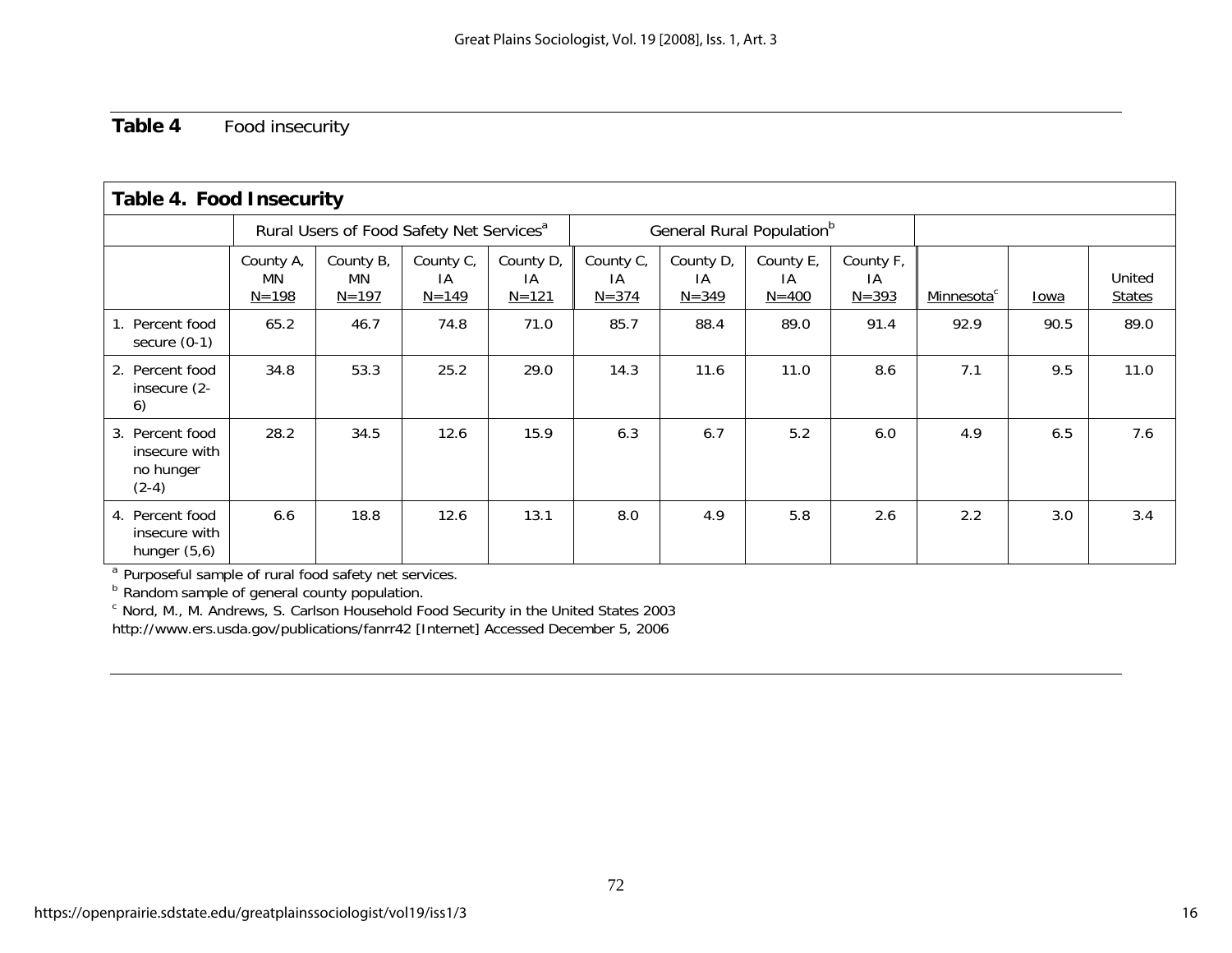sites (Morton et al. 2004). Franzini, Ribble and Spears (2001) suggest that inequality as it relates to income is often a matter of relative deprivation rather than absolute. Rural residents may be comparing local prices to regional or neighboring city markets to determine price competitiveness. Food price perceptions may be more meaningful when comparisons are made within a region or state rather than between states. This suggests that the impact of food prices is place dependent on other factors than absolute price.

#### Food Security

Table 4, Food Insecurity, shows that a smaller portion of the general rural population in the highest Iowa poverty counties (Counties C and D) are food secure (85.7 and 88.4 percent) than those (County E and F) at or near the state average poverty rate (89.0 and 91.4 percent). (See Morton et al. 2005 for details on multi-item index and computation of food security rates). Both Minnesota and Iowa rural users of the food safety net services are more likely to report being food insecure than the general rural population with rates ranging from 25.2-53.3 percent. Further, rates of food insecure with no hunger and food insecure with hunger are highest in the users of the food safety net services.

#### Social Organization of Community and Capacity to Solve Food Problems

Lastly we examine the social organization of our six study sites. Table 5 reveals that the Iowa random sample general population (51.3-79.2 percent) is more likely to perceive there are active groups in the community engaged in solving food problems than users of the food safety net in either Iowa or Minnesota (34.6-54.7 percent). The general population also perceives greater coordination efforts to meet food needs among community agencies like Food Stamps and WIC, churches and other nonprofit organizations than users of the food safety net services. Differences are particularly apparent within county comparisons (Counties C and D) of these two sample populations. This discrepancy between those who are actually experiencing food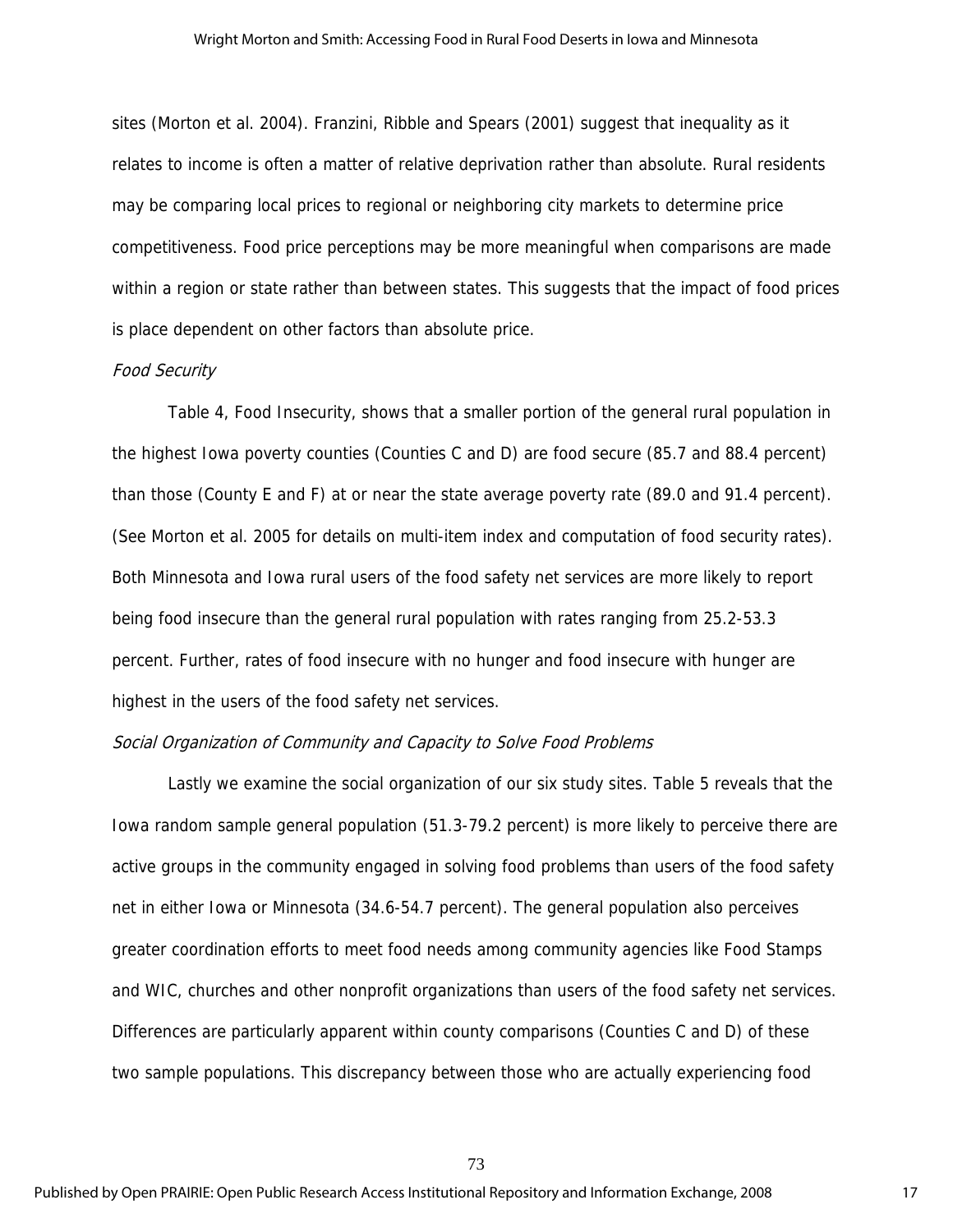insecurity and attempting to solve personal food access problems and the food secure

population is one barrier to solving community food access problems.

**Table 5** Social organization of community and capacity to solve food problems

|                                                                                                                                                                                                |                              | <b>Services<sup>a</sup></b>  |                              | <b>General Rural Population</b> b<br><b>Rural Users of Food Safety Net</b> |                              |                              |                              |                              |
|------------------------------------------------------------------------------------------------------------------------------------------------------------------------------------------------|------------------------------|------------------------------|------------------------------|----------------------------------------------------------------------------|------------------------------|------------------------------|------------------------------|------------------------------|
|                                                                                                                                                                                                | County<br>A, MN<br>$N = 198$ | County<br>B, MN<br>$N = 197$ | County<br>C, IA<br>$N = 149$ | County<br>D, IA<br>$N = 121$                                               | County<br>C, IA<br>$N = 374$ | County<br>D, IA<br>$N = 349$ | County<br>E, IA<br>$N = 400$ | County<br>F, IA<br>$N = 393$ |
| 1. My community has a<br>number of active groups<br>that work at solving food<br>problems for community <sup>c</sup>                                                                           | 34.6                         | 50.0                         | 41.9                         | 54.7                                                                       | 68.3                         | 79.2                         | 56.2                         | 51.3                         |
| 2. Churches in our<br>community offer meals,<br>food pantries, and<br>emergency food supplies <sup>d</sup>                                                                                     | 56.1                         | 52.8                         | 38.1                         | 28.5                                                                       | 36.5                         | 35.5                         | 37.9                         | 22.5                         |
| 3. Government food<br>programs like Food Stamps<br>and WIC work together<br>with churches and<br>nonprofit organizations to<br>coordinate efforts to meet<br>food needs of people <sup>e</sup> | 40.0                         | 49.0                         | 35.1                         | 38.1                                                                       | 52.3                         | 63.4                         | 22.6                         | 24.0                         |
| Where does leadership for<br>solving food problems in your<br>community come from:                                                                                                             |                              |                              |                              |                                                                            |                              |                              |                              |                              |
| 4. Government                                                                                                                                                                                  | 47.4                         | 52.3                         | 68.0                         | 75.5                                                                       | 73.6                         | 74.3                         | 66.4                         | 69.6                         |
| 5. Churches                                                                                                                                                                                    | 68.4                         | 59.4                         | 60.5                         | 56.5                                                                       | 55.5                         | 57.5                         | 57.1                         | 53.6                         |
| 6. Nonprofit organizations                                                                                                                                                                     | 19.9                         | 19.3                         | 30.5                         | 47.1                                                                       | 31.4                         | 41.5                         | 34.3                         | 32.8                         |
| 7. Volunteer citizens                                                                                                                                                                          | 52.0                         | 39.1                         | 42.3                         | 47.8                                                                       | 40.7                         | 51.4                         | 49.4                         | 41.6                         |
| 8. Local businesses                                                                                                                                                                            | 26.0                         | 22.0                         | 20.0                         | 31.0                                                                       | 19.8                         | 20.3                         | 20.2                         | 22.3                         |

<sup>a</sup> Purposeful sample of safety net services site on specific days.<br><sup>b</sup> Random sample of general county population.

<sup>c</sup> Iowa: Percent respond somewhat active, quite a few active Minnesota: Percent agree or strongly agree

- <sup>d</sup> Iowa: Percent respond often or very often Minnesota: Percent agree or strongly agree
- <sup>e</sup> Iowa: Percent respond often or very often Minnesota: Percent agree or strongly agree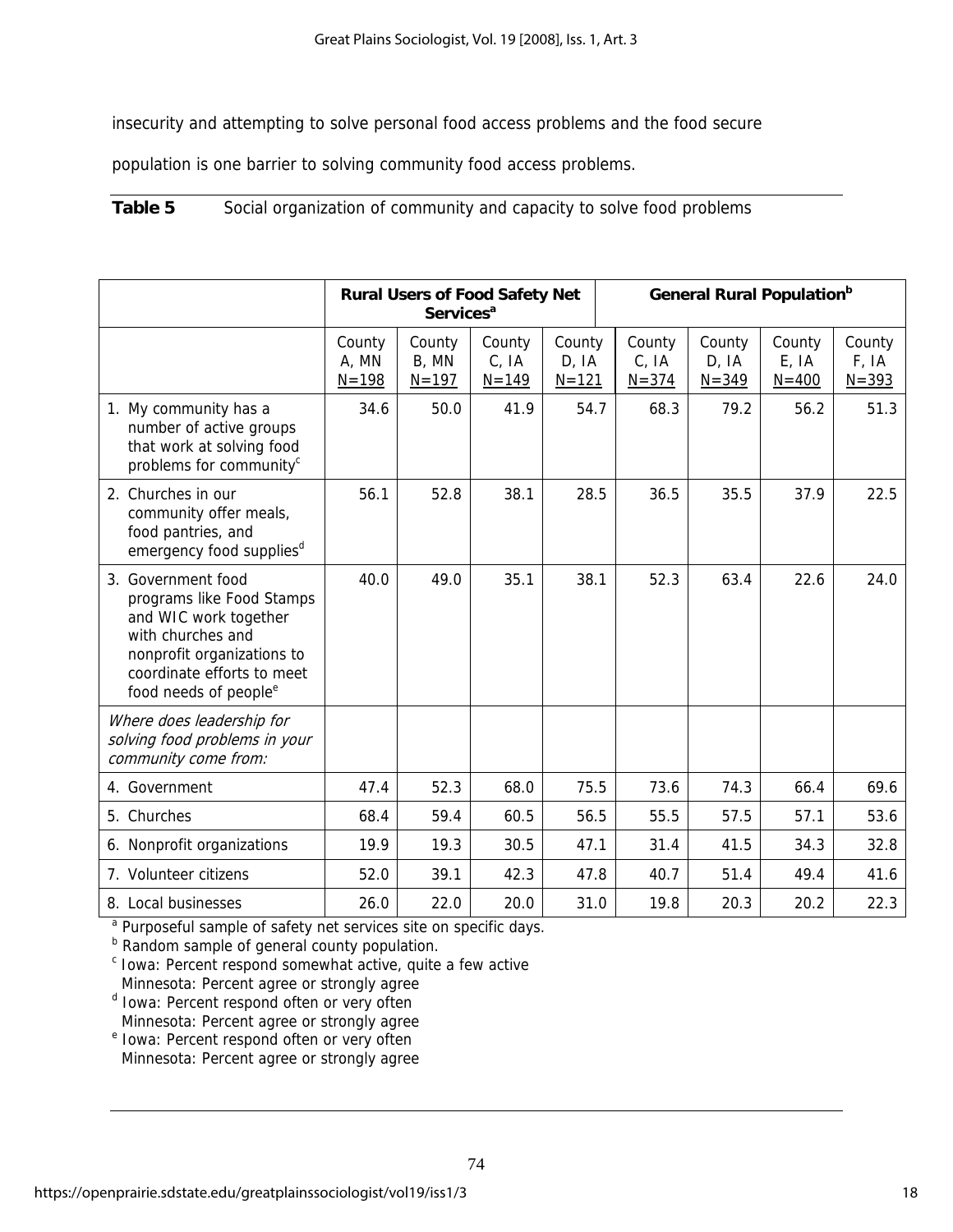Churches are viewed by a quarter to more than half of all participants as important community institutions engaged in offering meals, food pantries/shelves and emergency food supplies. Over 50 percent of Minnesota food safety net users report that their churches offer meals, food pantries and emergency food supplies compared to lesser portions (28.5-38.1 percent) of Iowa safety net users. Further, in the two Minnesota sites, churches are ranked first as providing leadership in solving food problems in the community followed by government or volunteer citizens compared to Iowa who ranked churches second. This seems to reflect earlier findings that food access is often based on the unique social infrastructure of each community. Food safety net users and the general population in all four Iowa sites ranked government as most often providing leadership for solving community food problems, followed by churches, volunteer citizens and nonprofit organizations. This suggests there may be state level institutional patterns that account for between state differences.

#### DISCUSSION

The "new" public health redirects practitioners and theorists back to an examination of structural and environmental influences on health (Campbell 1991). The opportunity structures of the local physical environment are the context in which food access and choices are made. Grocery stores are the central institution providing food access to rural populations. In this study we find that perceptions of rural food prices and problem solving strategies vary between users of food safety net services and the general population. The general population is more likely to have their own vehicle, travel more minutes to get to their regular grocery store compared to the safety net users and believe that local food store prices are higher than out-ofcounty ones.

Food safety net users may be choosing housing closer to rural towns in order to reduce costs to their limited resource base and more easily access the normal food system along with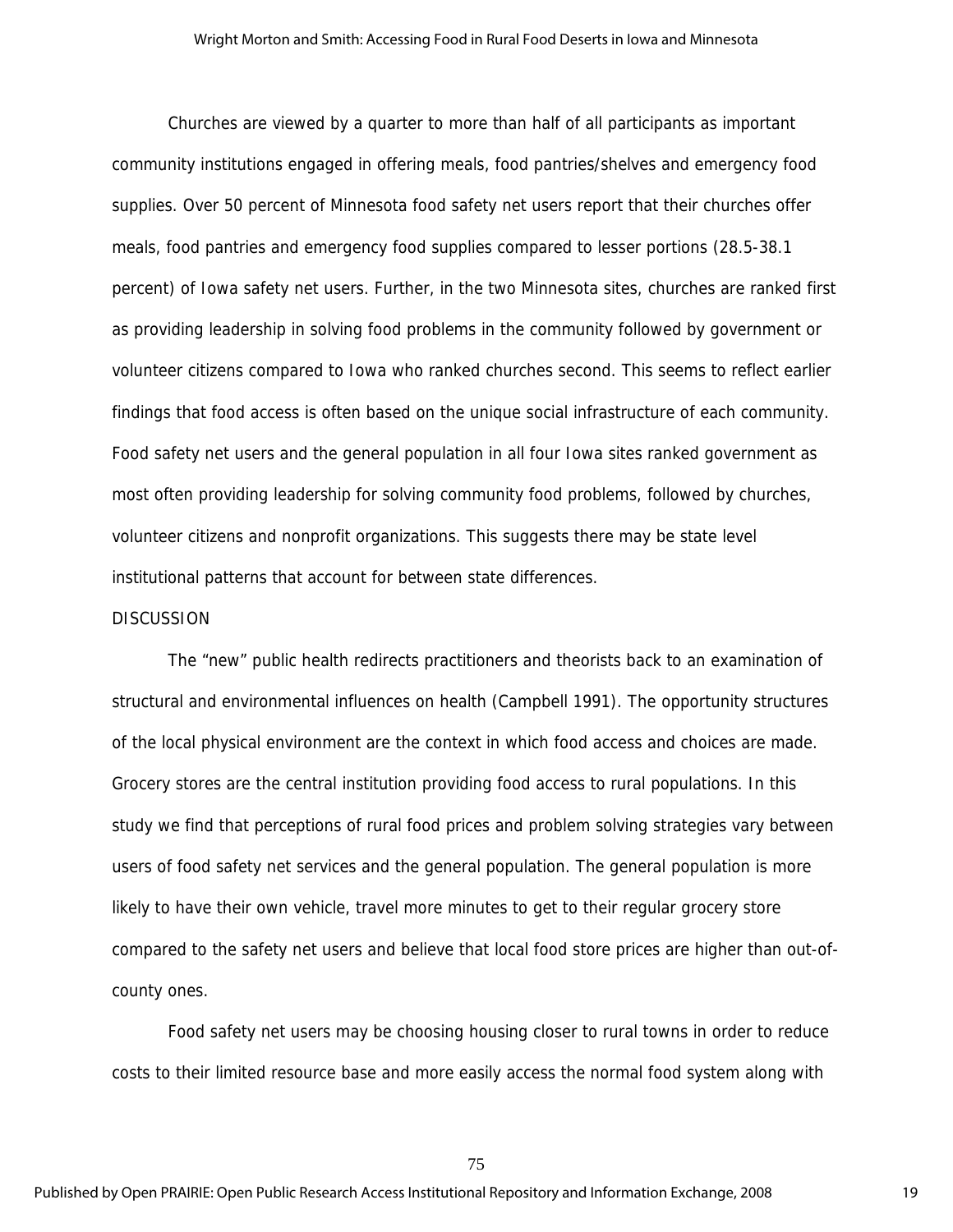other services such as food pantries/shelves and public services. Transportation concerns are central to the access of food. Food safety net users are more likely to not have their own vehicle for getting to the grocery stores and must depend on others. These findings are supported by other research (Bitto et al. 2003; Hendrickson et al. 2006). Perceptions of food prices are not consistent with actual prices suggesting that price comparisons are area specific and that the impact of food access may be dependent on other structural factors such as transportation and access to food pantries and community meals. National food price comparisons reveal that the West North Central region (where Iowa and Minnesota are located) has some of the lowest food at home expenditures (Jekanowski and Binkley 2000).

 The Sobal et al. (1998) model suggests there are health outcomes from how the food system is organized. In this study we find that food safety net users are more likely to be food insecure than the general population where they live. However, an analysis of body mass index (BMI), self reported health, and selected medical diagnosis (diabetes, CVD, hypertension, and cancer) show no statistically significant differences between Iowa users of food safety net services and the random sample of the general population. There is evidence of food insecurity but no direct health impacts. Thus a relationship between health and well-being are not supported by our data. One reason for the lack of variation in health and BMI among rich and poor may be they have the same food resources to choose from and both groups eat equally poorly. This could suggest cultural and/or social norms regarding food choices are influencing health and well-being. Further, health is a cumulative outcome that requires longitudinal data to discover environmental structure relationships.

A major limitation of this study is the small number of communities analyzed and differences between Iowa and Minnesota survey instruments limiting statistical comparisons. Future studies should select thirty or more counties and multiple states so that statistical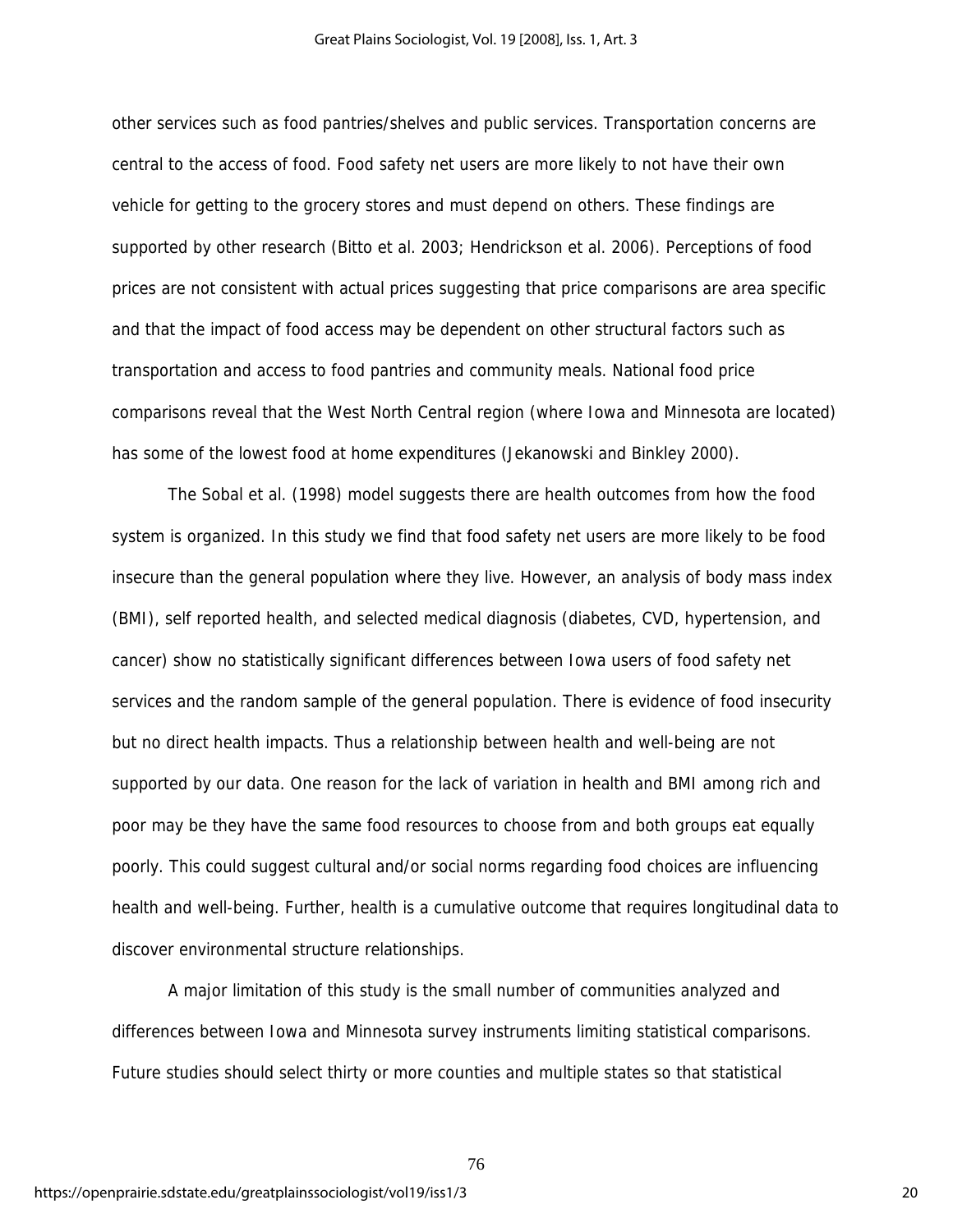#### Wright Morton and Smith: Accessing Food in Rural Food Deserts in Iowa and Minnesota

analyses among rural places can more definitatively identify whether there are health outcomes associated with the food infrastructure. This would also permit multi-level analysis to parse out local-level effects and state-level policies and institutional practices effects.

#### SO WHAT?

The overall well-being of a community is dependent on its infrastructure and the resources that the opportunity structure provides. Each community uniquely addresses the food access problem differently based on their perceptions and their public and private institutions. Transportation including the price of gasoline, food prices, leadership and social networks for solving food problems vary among rural communities and influence their capacity to reduce food insecurity. Access problems for the food insecure will be magnified when the general population perceives activity levels and coordination among food safety net providers that is not mirrored by the users of safety net services. This could result in less interest or willingness to adopt policies or practices that would support retaining a local grocery store, developing better rural transportation, and investing time and resources in food pantries/shelves and emergency food services.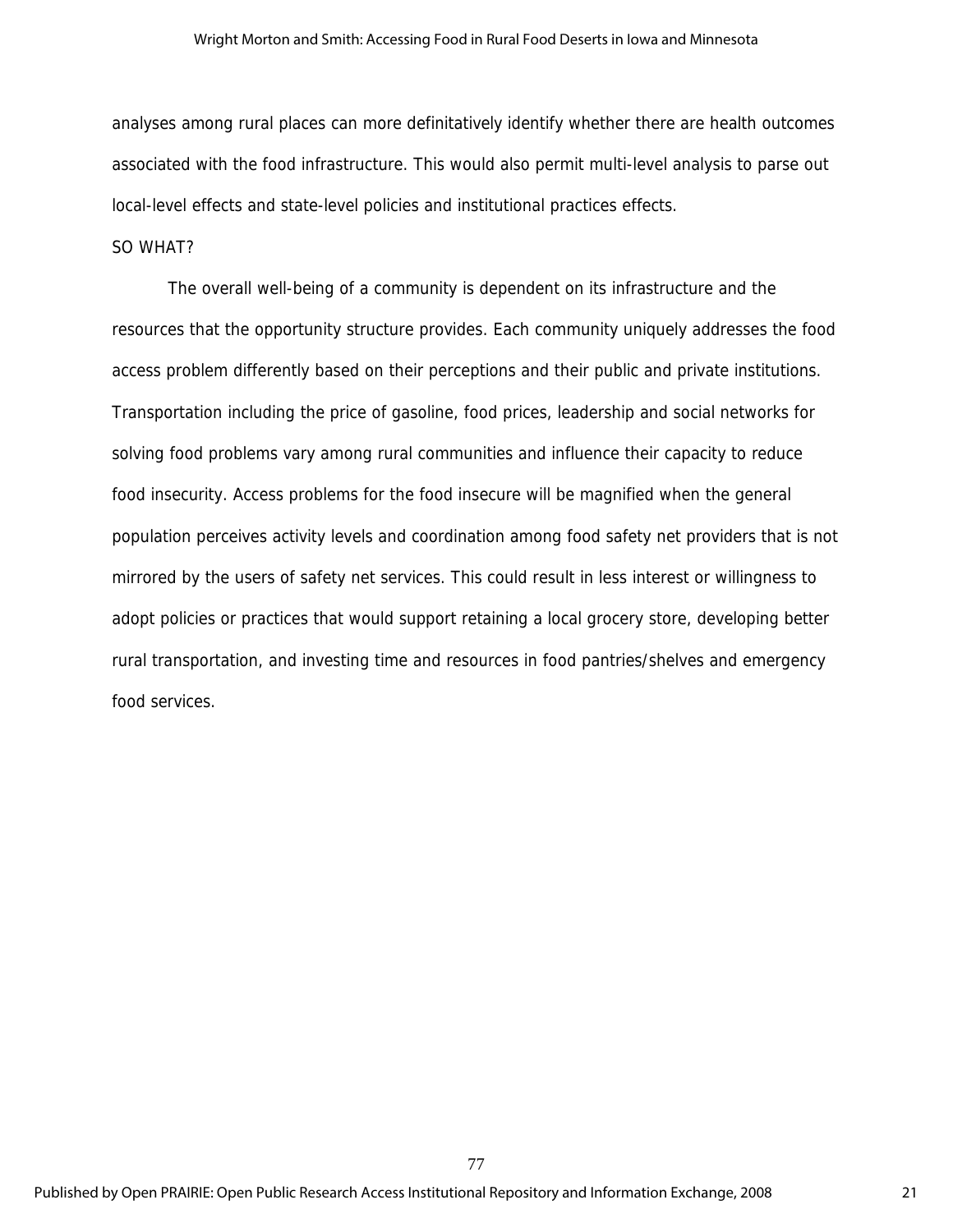## **Appendix A** Differences in responses (analysis of variance) between Iowa users of safety net services and random sample of general population mail surveys

|    |                                                                                                                                                                                                                                             |                                                           | County C, Iowa                                               | County D, Iowa                                            |                                                              |  |
|----|---------------------------------------------------------------------------------------------------------------------------------------------------------------------------------------------------------------------------------------------|-----------------------------------------------------------|--------------------------------------------------------------|-----------------------------------------------------------|--------------------------------------------------------------|--|
|    |                                                                                                                                                                                                                                             | <b>Food Safety</b><br>Net Users <sup>a</sup><br>$N = 149$ | <b>General Rural</b><br>Population <sup>b</sup><br>$N = 374$ | <b>Food Safety</b><br>Net Users <sup>a</sup><br>$N = 121$ | <b>General Rural</b><br>Population <sup>b</sup><br>$N = 349$ |  |
|    | <b>Food Access</b>                                                                                                                                                                                                                          |                                                           |                                                              |                                                           |                                                              |  |
|    | There are enough supermarkets/grocery stores where I live (not<br>enough=1; enough=2; more than enough=3)                                                                                                                                   |                                                           | <b>NS</b>                                                    |                                                           | <b>NS</b>                                                    |  |
|    | 2. Supermarkets/grocery stores where I live offer a variety of food for<br>purchase at good prices (high prices=1; moderate prices=2; low<br>$prices = 3)$                                                                                  | 1.59                                                      | $1.44***$                                                    | 1.74                                                      | $1.61**$                                                     |  |
| 3. | My community has a number of active groups that work at solving<br>food problems for community members (no active groups=1;<br>somewhat $active=2$ ; many $active=3$ ; $ lots=4$ )                                                          |                                                           | <b>NS</b>                                                    | 2.24                                                      | $1.97**$                                                     |  |
| 4. | Churches in our community offer meals, food pantries and<br>emergency food supplies (never-1; sometimes=2; often=3; very<br>$often=4)$                                                                                                      | 2.59                                                      | $2.32**$                                                     |                                                           | <b>NS</b>                                                    |  |
| 5. | Government food programs life food stamps and WIC work<br>together with churches and nonprofit organizations to coordinate<br>efforts to meet food needs of people (don't seem to work<br>together=1; a little=2; work together=3; a lot=4) |                                                           | <b>NS</b>                                                    |                                                           | <b>NS</b>                                                    |  |
| 6. | How many minutes are you from the grocery store where you most<br>often shop?                                                                                                                                                               | 12.3                                                      | $19.1***$                                                    | 15.07                                                     | 16.39 NS                                                     |  |
|    | 7. Your age                                                                                                                                                                                                                                 | 51.4                                                      | $56.9**$                                                     |                                                           | <b>NS</b>                                                    |  |
| 8. | Your income                                                                                                                                                                                                                                 | 4.0                                                       | $4.69**$                                                     | 3.90                                                      | $5.17***$                                                    |  |
|    | 9. Education                                                                                                                                                                                                                                |                                                           | <b>NS</b>                                                    | 3.50                                                      | $3.94**$                                                     |  |
|    | 10. Food insecure scale 0=not at all to 6=food insecure with hunger                                                                                                                                                                         | 1.0                                                       | $0.65*$                                                      | 1.19                                                      | $0.50***$                                                    |  |

<sup>a</sup> Puposeful sample; <sup>b</sup> Random sample of total county population. \*  $p$ <.05; \*\*  $p$ <.01; \*\*\* $p$ <.001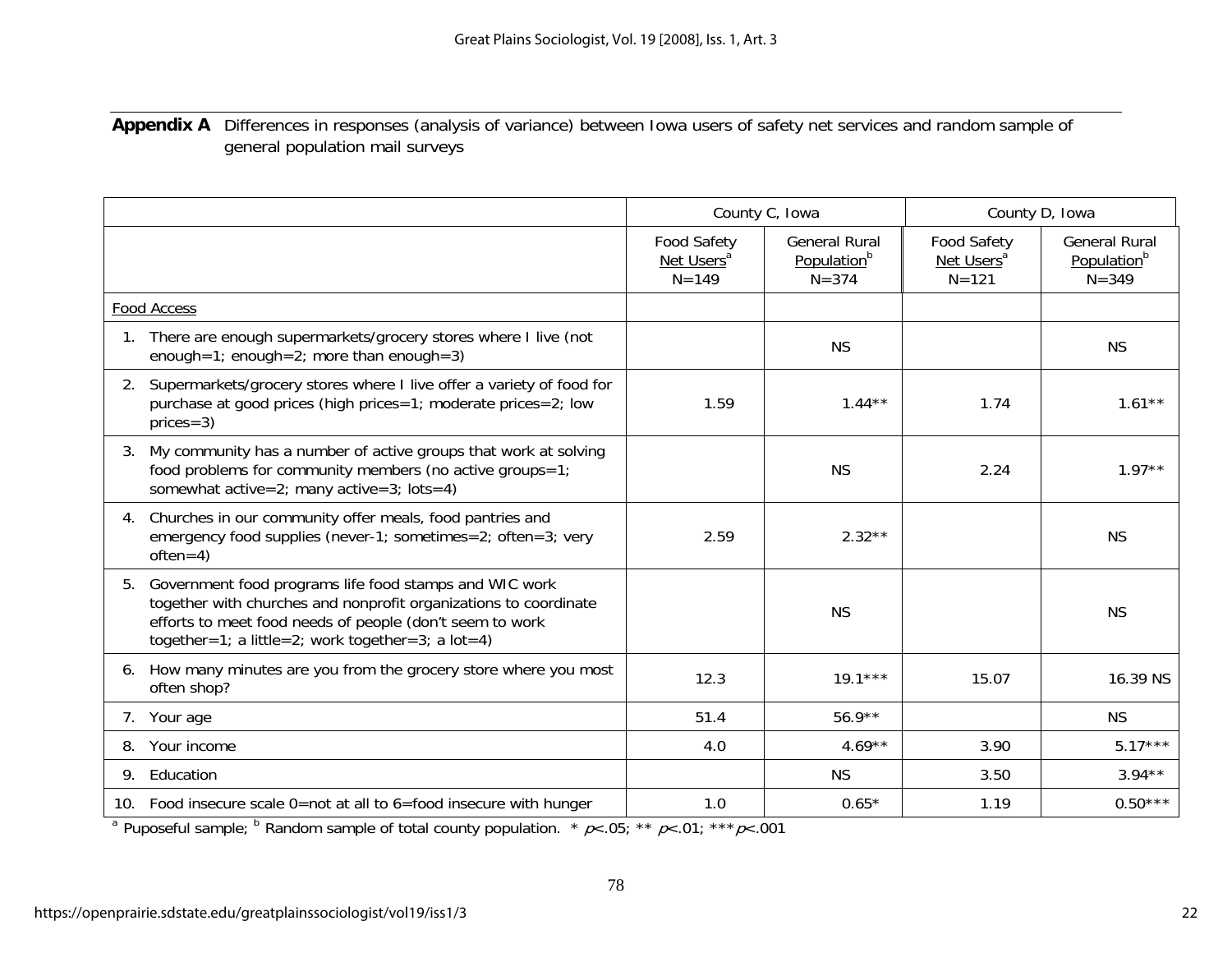#### REFERENCES

- Anderson, Sue Ann. 1990. "Core Indicators of Nutritional State for Difficult-to-Sample Populations." Report prepared by the Life Sciences Research Office, Federation of American Societies for Experimental Biology for the American Institute for Nutrition. Journal of Nutrition 120:1559-600.
- Bickel, Gary, Mark Nord, Cristofer Price, William Hamilton, and John Cook. 2000. Guide to Measuring Household Food Security. Alexandria, VA: USDA Food and Nutrition Service, Office of Analysis, Nutrition and Evaluation.
- Bitto, Ella Annette, Lois Wright Morton, Mary Jane Oakland, and Mary Sand. 2003. "Grocery Store Access Patterns in Rural Food Deserts." The Journal for the Study of Food and Society 6(2):35-48.
- Campbell, Cathy C. 1991. "Food Insecurity: A Nutritional Outcome or a Predictor Variable." Journal of Nutrition Symposium: Nutritional Assessment and Intervention 121:408-415.
- Cockerham, William C. 2005. "Health Lifestyle Theory and the Convergence of Agency and Structure." Journal of Health and Social Behavior 46:51-67.
- Franzini, Luisa, John Ribble, and William Spears. 2001. "The Effects of Income Inequality and Income Level on Mortality Vary by Population Size in Texas Counties." Journal of Health and Social Behavior 42(4):373-387.
- Frongillo, Edward A., Jr., Barbara S. Rauschenback, Christine M. Olson, Anne Kendall, and Ana G. Colmenares. 1997. "Questionnaire-based Measures are Valid for Identification of Rural Households with Hunger and Food Insecurity." Journal of Nutrition 127:699-705.
- Garasky, Steven, Lois Wright Morton, and Kimberly A. Greder. 2006. "The Effects of the Local Food Environment and Social Support on Rural Food Insecurity." Journal of Hunger & Environmental Nutrition 1(1):83-103.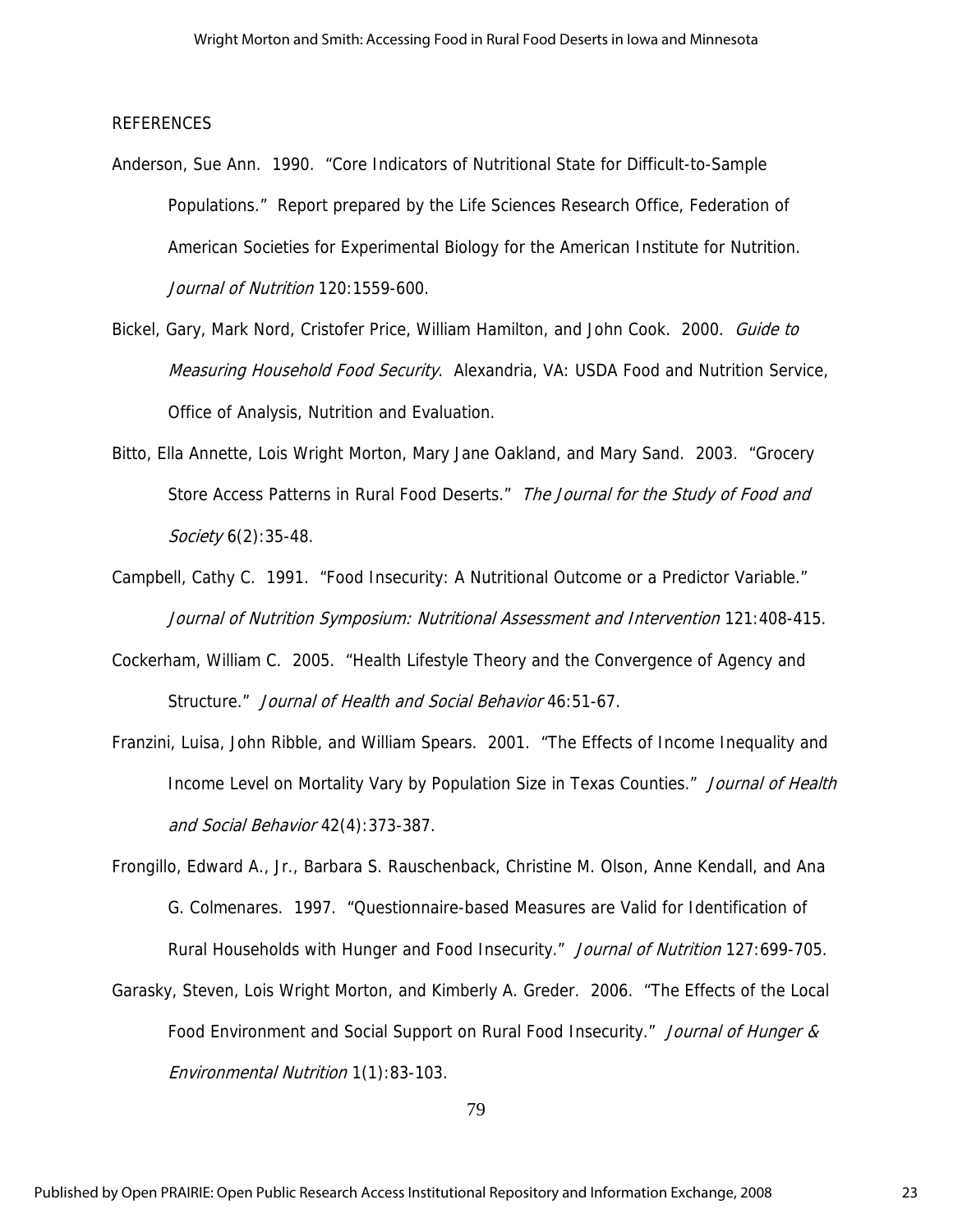- Hendrickson, Deja, Chery Smith, and Nicole Eikenberry. 2006. "Fruit and Vegetable Access in Four Low-Income Food Desert Communities in Minnesota." Agriculture and Human Values 23:371-383.
- Jekanowski, Mark D. and James K. Binkley. 2000. "Food Spending Varies Across the United States." Food Review 23(1):38-43.
- Kaufman, Phil R. 2000. "Consolidation in Food Retailing: Prospects for Consumers & Grocery Suppliers." Agricultural Outlook, Economic Research Service/USDA (August):18-22.
- Lang, Tim and Martin Caraher. 1998. "Access to Healthy Foods: Part II. Food Poverty and Shopping Deserts: What are the Implications for Health Promotion Policy and Practice?" Health Education Journal 57(3): 202-211.
- Lang, Tim and Geof Rayner. 2002. "Why Health is the Key to the Future of Food and Farming." UK Public Health Association, Retrieved March 20, 2002 (http://www.ukpha.org.uk/).
- Leland, George Thomas (Mickey). 1987. Obtaining Food: Shopping Constraints on the Poor. Report of the Select Committee on Hunger. U.S. House of Representatives. U.S. Government Printing Office. Washington, DC.
- MacIntyre, Sally, Anne Ellaway, and Steven Cummins. 2002. "Place Effects on Health: How Can We Conceptualise, Operationalise and Measure Them? Social Science and Medicine 55:125-139.
- Mirowsky, John and Catherine E. Ross. 2003. *Education, Social Status, and Health*. NY: Aldine de Gruyter.
- Molnar, Joseph J, Patricia A. Duffy, Latoya Claxton, and Conner Bailey. 2001. "Private Food Assistance in Small Metropolitan Area: Urban Resources and Rural Needs." Journal of Sociology and Social Welfare 28:187-209.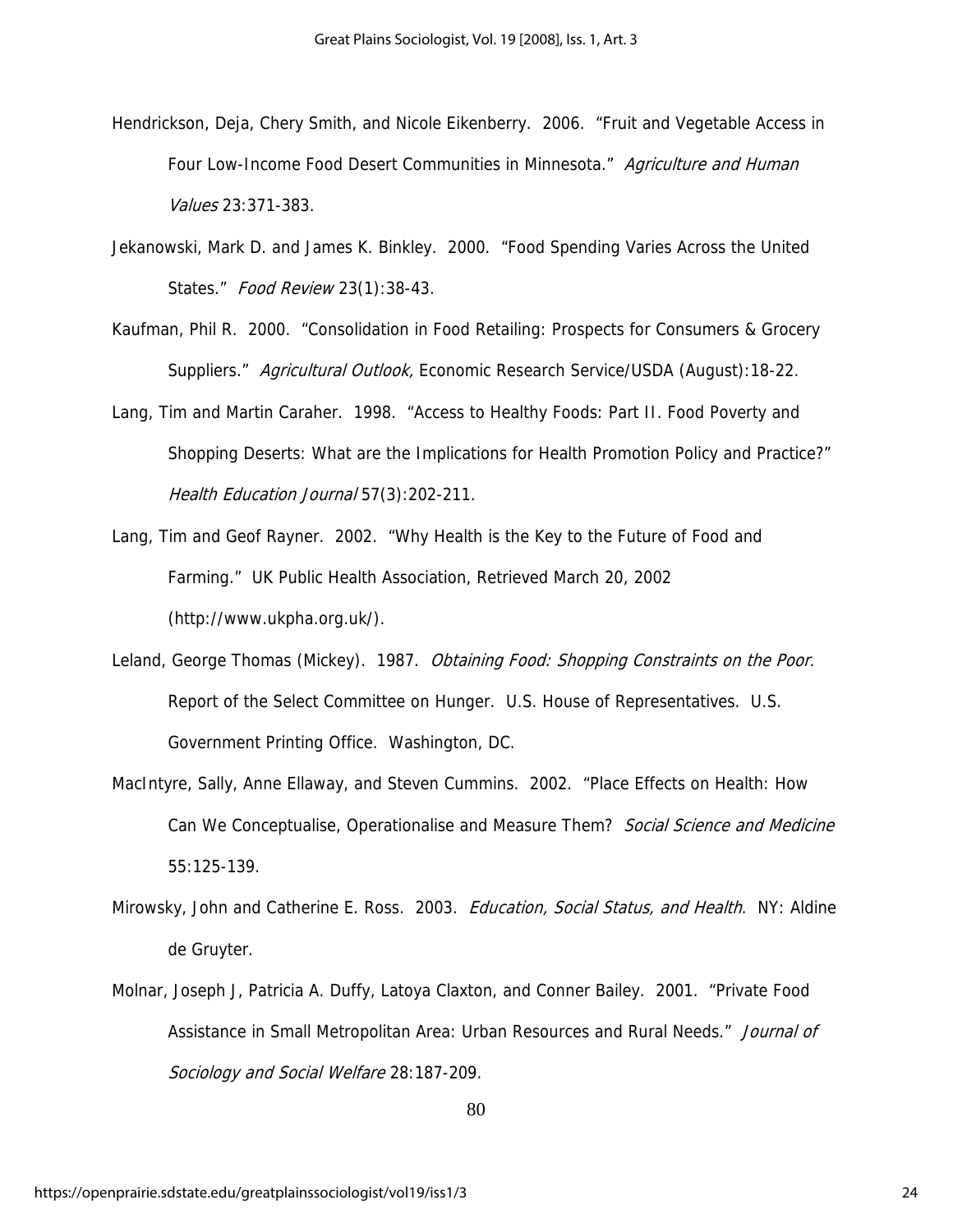- Morris, Patricia McGrath, Linda Neuhauser, and Cathy Campbell. 1992. "Food Security in Rural America: A Study of the Availability and Costs of Food." Journal of Nutrition Education 24:52S-58S.
- Morton, Lois Wright. 2006. "Rural Food Deserts: Food Price Comparison Local Grocery Stores and Out-of-County Wal-Marts." Rural Sociological Society annual meeting, Lexington KY, August.
- Morton, Lois Wright, Ella Annette Bitto, Mary Jane Oakland, and Mary Sand. 2005. "Solving the Problems of Iowa Food Deserts: Food Insecurity and Civic Structure." Rural Sociology 70(1):94-112.
- Morton, Lois Wright and Troy C. Blanchard. 2007. "Starved for Access: Life in Rural America's Food Deserts." Rural Realities Rural Sociological Society, Retrieved February 2007 (http://www.ruralsociology.org/pubs/RuralRealities/Issue4.html).
- Morton, Lois Wright, Mary Jane Oakland, Ella Annette Bitto, and Mary Sand. 2004. "Food in My Community: A Case Study of Decatur County." Sociology Technical Report #1004, Iowa State University, Ames IA.
- Nord, Mark, Margaret Andrews, S. Carlson. "Household Food Security in the United States 2003" http://www.ers.usda.gov/ppublications/fanrr42 Accessed December 5, 2006.
- Olson, Christine M., Barbara S. Rauschenback, Edward A. Frongillo Jr., and Anne Kendall. 1997. "Factors Contributing to Household Food Insecurity in a Rural Upstate New York County." Family Economics and Nutrition Review 10(2):2-17.
- Sahyoun, Nadine, and P. Peter Basiotis. 2001. "Food Insufficiency and the Nutritional Status of the Elderly Population." Family Economic and Nutrition Review 13:2.